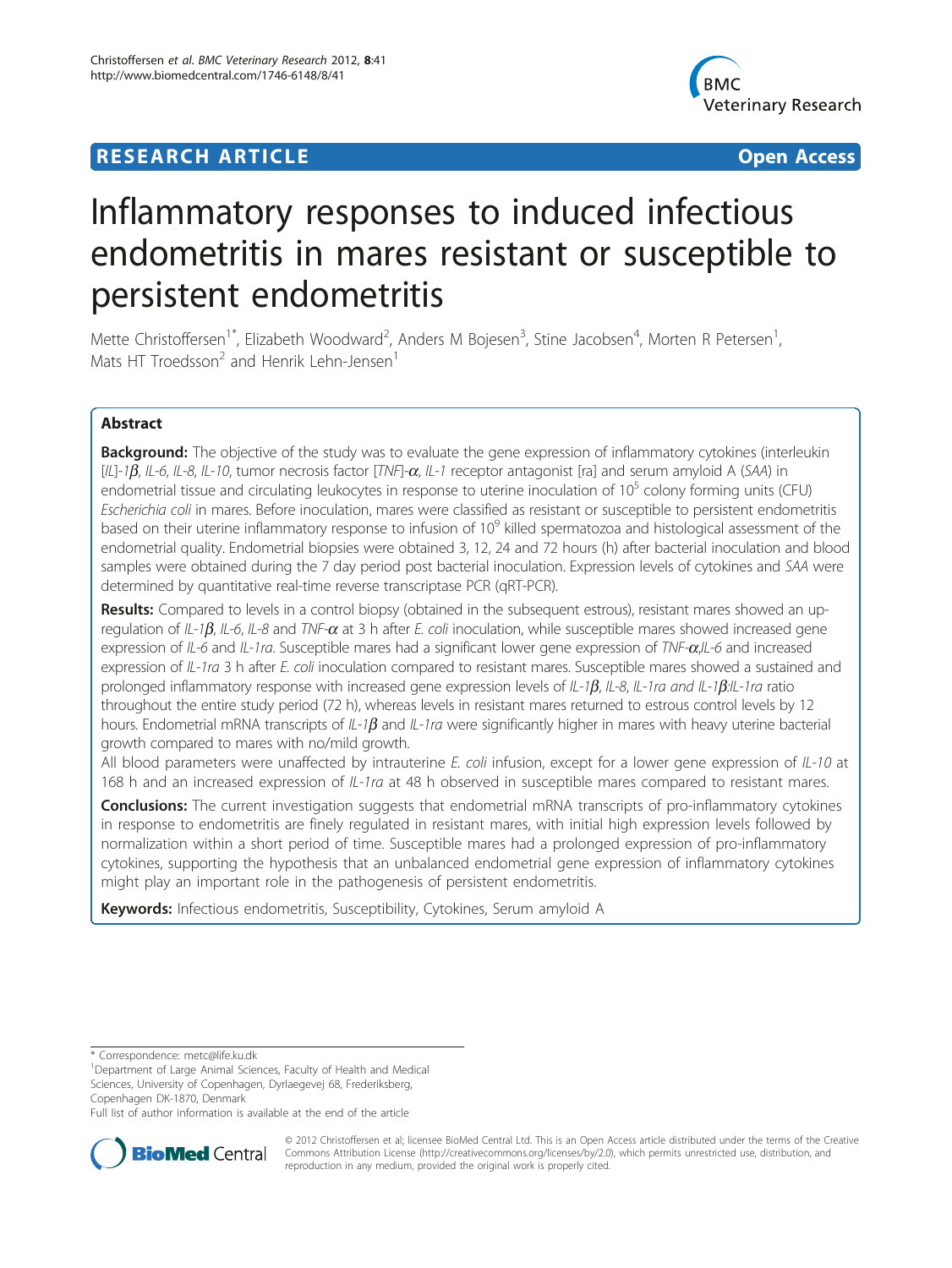## Background

For decades, infectious endometritis has been a major cause of infertility in mares [[1](#page-11-0),[2\]](#page-11-0). An inflammatory response secondary to uterine infection appear to be a major contributor to a suboptimal uterine environment [[1](#page-11-0),[3](#page-11-0)] and may play a role in the pathogenesis of early embryonic loss. The ability of mares to eliminate uterine infections has been studied intensively for the past 40 years. Intrauterine infusion of bacteria (Streptococcus equi subsp. zooepidemicus) has been the traditional method for studying the pathogenesis of susceptibility to persistent infection and uterine defense mechanisms in mares. More than forty years ago, Hughes and Loy [[4\]](#page-11-0) and Peterson et al. [[5\]](#page-11-0) observed that mares differ in their susceptibility to uterine infections. A transient breeding-induced endometritis is a normal event immediately following breeding, and the inflammatory response is necessary for the effective removal of debris, bacteria and excess spermatozoa from the uterine lumen [\[6](#page-11-0)]. Several studies have shown that introduction of semen to the uterine lumen will give rise to a transient inflammatory response indistinguishable from inflammation triggered by bacteria [[6-8\]](#page-11-0). In both scenarios the inflammation will activate innate- [\[9](#page-11-0)-[13](#page-11-0)] and humoral [[14](#page-11-0),[15\]](#page-11-0) immune responses in the mare, which together with the physical clearance of the uterine contents serve to reestablish homeostasis [[16](#page-12-0),[17](#page-12-0)]. A compromised uterine clearance caused by impaired myometrial activity leading to fluid accumulation and a sustained inflammatory response seem to be the key factors in the pathogenesis of persistent endometritis [[18\]](#page-12-0). A resistant mare is capable of clearing infectious endometritis within 48 hours whereas a susceptible mare will remain infected [[17](#page-12-0)]. The inflamed and infected uterine environment is incompatible with survival of the embryo at the time it descends into the uterine lumen at day 6 [[19](#page-12-0)].

Cytokines play an important role in a wide range of reproductive related processes. The complexity of their network regulation is due to unique properties of cytokines, including pleitropism, where each cytokine has multiple target cells in an array of different organs and where responses may differ according to cell type [\[20](#page-12-0)]. An upregulated endometrial gene expression of pro- and anti-inflammatory cytokines and SAA and a systemic acute phase response (APR) have been described in mares with experimentally induced *E. coli* endometritis [[9](#page-11-0)], as has gene expression of cytokines in response to artificial insemination with dead spermatozoa in resistant and susceptible mares [[11,12\]](#page-11-0). Although the endometrial and systemic innate immune response has been investigated in mares with endometritis, there are no reports relating the cytokine and APR to induced infectious endometritis in mares classified as resistant or susceptible to persistent endometritis.

The aim of the present study was to evaluate a set of inflammatory factors and clinical parameters as markers

of endometrial inflammation subsequent to induction of infectious endometritis in mares classified as resistant or susceptible to persistent endometritis.

## Methods

## Experimental animals

Five resistant (mean age 6 years) and 7 susceptible (mean age 19 years) mares were selected through a meticulous screening procedure of research mares of mixed breeds and used in this study. All mares were maintained at the Department of Veterinary Science's Maine Chance Farm, University of Kentucky, Lexington, KY, USA. All experimental procedures were approved by the Institutional Animal Care and Use Committee of the University of Kentucky.

## Selection of mares

A flow chart depicting the steps and tests used for selecting mares for the study, and the timeline for PBS and E. coli inoculation is shown in Figure [1.](#page-2-0) In total, 90 nonpregnant mares were screened for resistance and susceptibility to persistent endometritis. Out of these, 12 mares were assigned to either of two groups, resistant or susceptible, based on endometrial histology, bacteriology, cytology and response to insemination with freeze-killed stallion spermatozoa.

Uterine swab samples and endometrial biopsies were collected using an alligator jaw biopsy punch introduced into the uterus through a sterile speculum (Equivet  $\mathcal{R}$ ), Kruuse A/S, Langeskov, Denmark) 3, 12, 24 and 72 h after inoculation. Biopsies were collected from the ventral part of the uterine body. The samples were immediately transported to the laboratory for preparation and analysis.

An endometrial biopsy was obtained in diestrous (day 5 post ovulation) from all mares, fixed in 10% formalin, sectioned at 5 μm and stained with hematoxylin and eosin. Each biopsy was examined for periglandular fibrosis, inflammatory cells, glandular distribution and lymphatic lacunae, then graded according to Kenney and Doig [\[21](#page-12-0)]. The semen was prepared from a fresh ejaculate, washed in phosphate buffered saline (PBS) (pH 7.4), resuspended in milk based semen extender (EquiPro<sup>®</sup>; Minitube of America, Verona, WI, USA) to yield  $1 \times 10^9$  spermatozoa in 35 mL of extender per insemination dose, then stored at -20° C. Before use, the semen was thawed at room temperature. This method has previously been shown to reliably induce a uterine inflammation [\[22](#page-12-0)]. Once in estrus (determined by the presence of uterine edema and a follicle of at least 35 mm in size), mares were inseminated with the killed semen, and then evaluated daily. A uterine swab sample and low volume uterine lavage were obtained 48 or 96 h later depending on uterine biopsy score [[21\]](#page-12-0). 250 ml of Lactated Ringer were infused into the uterus, and a minimum of 50 ml were recovered. To evaluate the mares'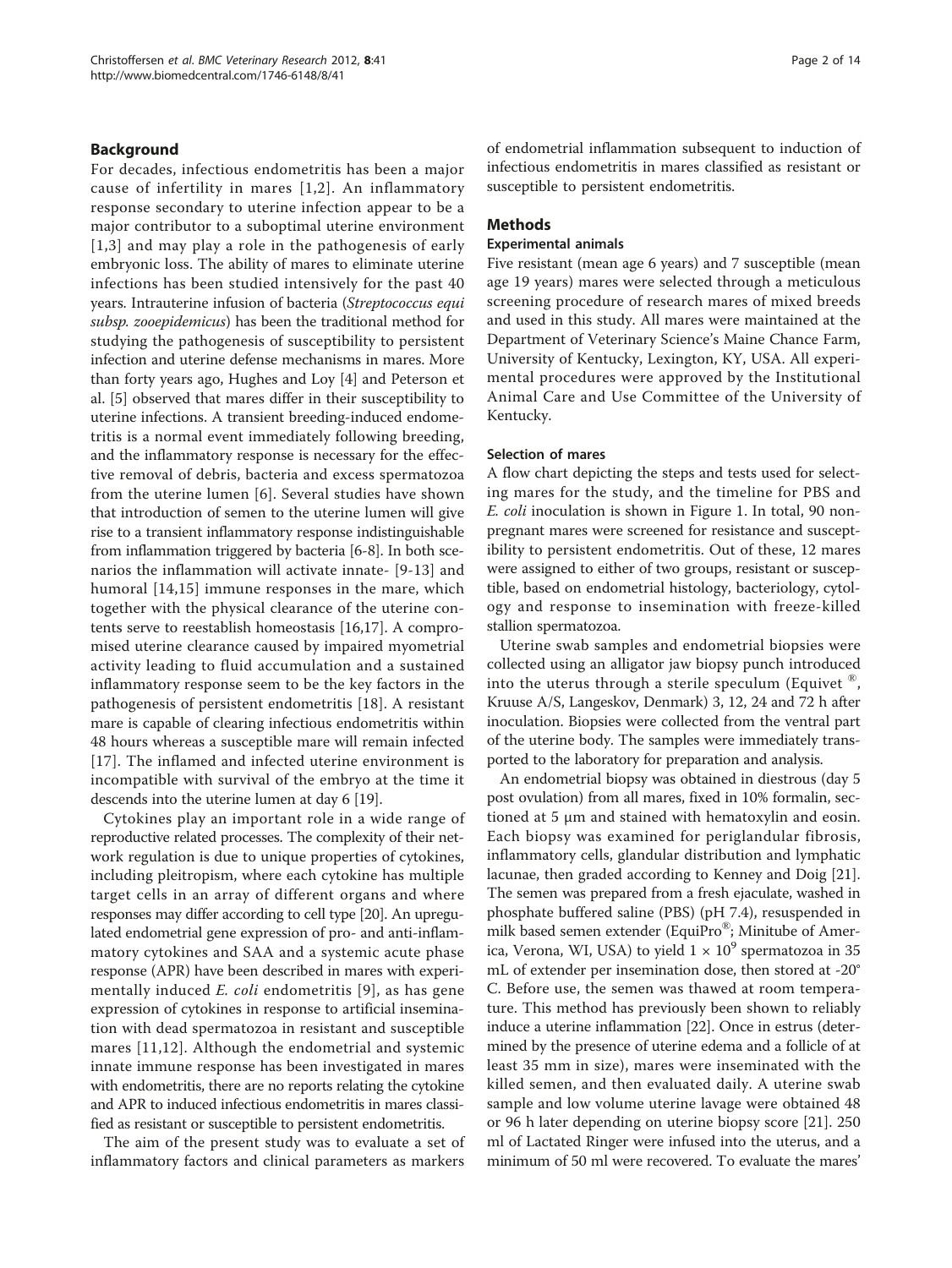<span id="page-2-0"></span>

ability to clear uterine inflammation, uterine samples were collected at different time points based on mares' endometrial quality. In mares with a uterine biopsy I and IIa uterine samples were obtained at 48 h to confirm resistance to persistent endometritis, and at 96 h in mares with a uterine biopsy IIb or III to confirm susceptibility.

Gonadotropin releasing hormone (GnRH; Biorelease 1.5 mg, Deslorelin, BET labs, Lexington, KY, USA) was administered to induce ovulation when a 35 mm follicle and uterine edema was present.

Group I consisted of five mares found to be resistant to persistent endometritis. They had endometrial tissue histologically rated as I or IIa [[21\]](#page-12-0), and negative cytology (< 2 polymorphonuclear neutrophils (PMNs) per 5 fields at  $400 \times$  magnification) from a low volume lavage and negative bacterial growth obtained from a uterine swab (Minitube) and no intrauterine fluid 48 h after insemination with killed semen. Group II comprised seven mares susceptible to persistent endometritis with a grade IIb or III endometrium [[21\]](#page-12-0) and an impaired ability to clear uterine inflammation (> 2 PMNs per 5 fields at  $400 \times$  magnification) and intrauterine fluid 96 h after insemination with killed semen. More than 2 cm of intrauterine fluid was recorded as fluid retention.

## PBS/E. coli inoculation and collection of uterine samples

All mares received an intrauterine infusion of PBS in an estrous cycle prior to the E. coli infusion and all experimental procedures and sampling planned for the subsequent E. coli infusion were carried out in this estrous cycle to document the effects of repeated sampling in each individual mare. Ten ml of PBS (pH 7.4) was infused into the uterus via a sterile insemination catheter (Butler Schein Animal Health, Dublin, OH, USA) of each mare.

Mares were examined daily for follicular development, intrauterine fluid, development of uterine edema and cervical and uterine tone. In the absence of a distinct corpus luteum, the presence of a dominant follicle (> 25 mm), uterine edema and decreased uterine and cervical tone, a uterine swab sample was collected for bacterial culture, and  $E$ . *coli* was infused in presence of  $a > 30$  mm follicle (24-48 h later). Mares were prepared as for artificial insemination immediately prior to inoculation, and a uterine swab sample was collected (0 h) for bacterial culture and cytology to verify a sterile and non-inflamed uterine environment at the time of inoculation. A total of  $10<sup>5</sup>$  CFU of E. coli in 10 ml of PBS (pH 7.4) were inoculated via a sterile insemination catheter (Butler Schein Animal Health). The *E. coli* strain (241) was originally isolated from a mare with infectious endometritis, and previously used in an experimental infectious endometritis model [[9\]](#page-11-0).

Transrectal ultrasonography of the reproductive organs was performed -24, 0, 3, 12, 24, 48 and 72 h after inoculation with PBS/E. coli for detection of intrauterine fluid and ovary status. Uterine swab samples and endometrial biopsies were collected 3, 12, 24 and 72 h after inoculation. Biopsies were collected from the ventral part of the uterine body. The samples were immediately transported to the laboratory for preparation and analysis. The mares received 2500 IU of human chorionic gonadotropin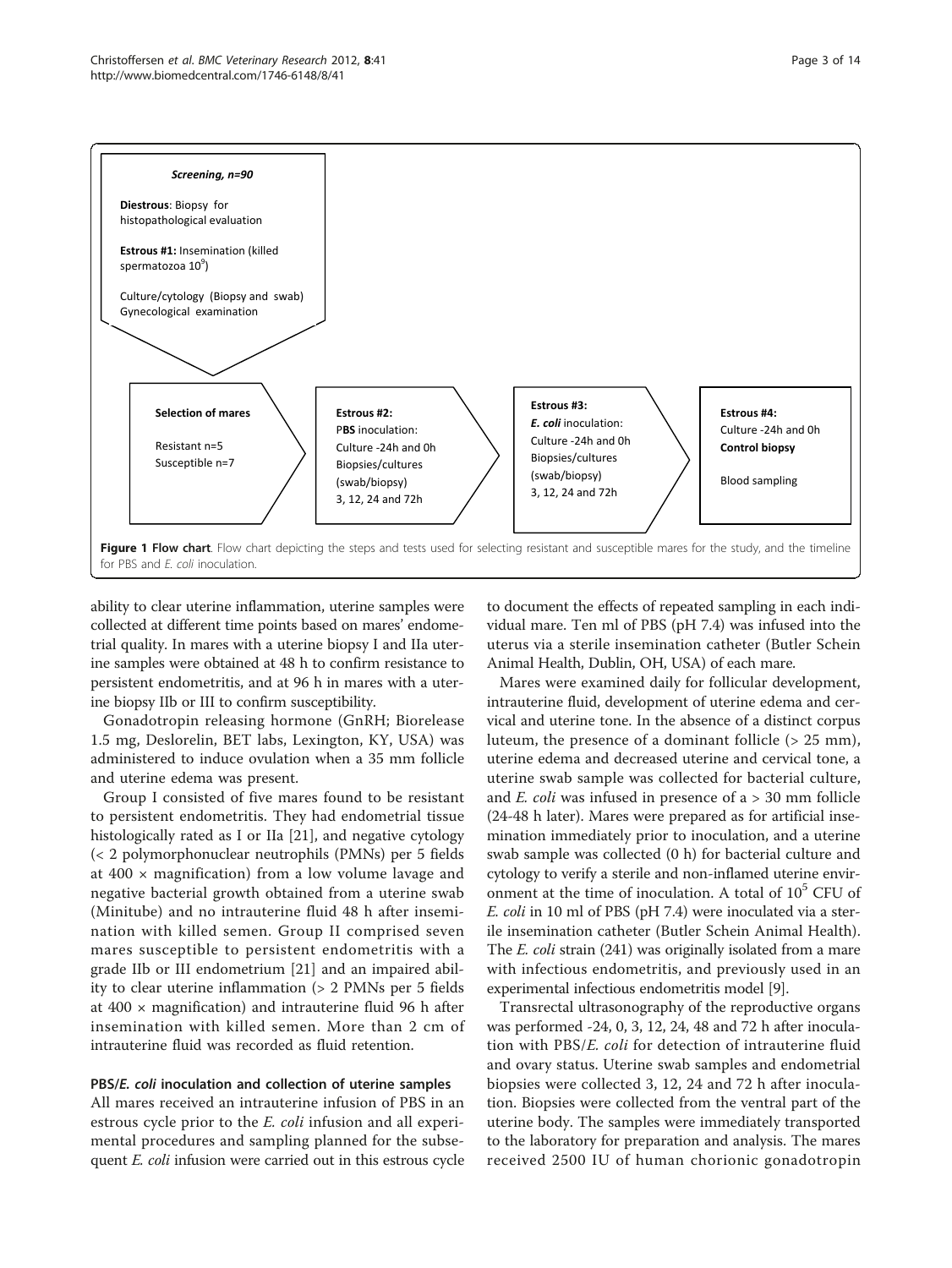(Chorulon; Intervet, Millsboro, DE, USA) as an ovulation-inducing agent when a follicle > 35 mm and pronounced uterine edema were present.

## Control biopsy

In the estrous following *E. coli* infusion, a uterine swab sample was collected from the mares to determine the presence of bacterial growth and inflammation (positive exfoliative cytology). If a sterile and non-inflamed uterine environment was detected, a control biopsy was collected as described above; if the mare had positive cytology and/or growth of pathogens from the uterine swab, they were treated with intrauterine lavage and antimicrobials according to sensitivity testing before collecting the control biopsy. All mares were confirmed free from infection and inflammation at the time for collecting the control biopsy.

## Preparation of E. coli inocula

E. coli 241 kept at -80°C was streaked on a blood agar plate (5% horse blood) and incubated for 24 h at 37°C. One colony was transferred to 2 ml of sterile Brain Heart Infusion broth (Fischer Scientific, Pittsburgh, PA, USA) and incubated overnight at 37°C. The overnight broth was serial diluted using sterile PBS to a concentration of  $10^6$  colony forming units (CFU) per ml and then diluted in 9 ml of sterile PBS to a final concentration of 10<sup>6</sup> CFU per 10 ml inoculum. The inocula were kept on ice until use (maximum 2 hours).

## Bacterial examination and exfoliative cytology of endometrial biopsies and swabs

Immediately after sampling, endometrial biopsies were divided in two pieces with a sterile scalpel. One part of the biopsy was dissected into small pieces (1-2 mm) and stored in RNAlater (Ambion, Austin, TX, USA) at 5°C for 24 h, followed by storage at -20°C until further processing. The other part of the biopsy and the uterine swab were streaked on blood agars (5% horse blood) and incubated aerobically for 24 h at 37°C. Bacterial growth was identified according to colony morphology, Hancock stain-morphology, haemolysis and catalase and potassium hydroxide (3% KOH) tests. Colonies were counted and scored: no growth/sterile: < 5 CFU, mild growth: 5-10 CFU, moderate growth: 11-50 CFU and heavy growth: > 50 CFU. Culture results were recorded as E. coli, beta-haemolytic streptococci, other uterine pathogens or no growth. When more than 3 different isolates were present, the culture was recorded as contamination. The biopsies and swabs were smeared on glass slides, which were dried at room temperature and stained with Diff-Quick ® (Fisher Scientific), and evaluated by light microscopy (×400 magnification). Cytological classification of the uterine biopsies and swabs were based on numbers of PMNs present per 200 endometrial cells examined [[23\]](#page-12-0). PMNs were counted and scored: no inflammation: 0-1 PMN, mild endometrial neutrophilia: 2 PMNs, moderate endometrial neutrophilia: 3-4 PMNs, and severe endometrial neutrophilia: > 5 PMNs.

## Blood sampling

Blood samples were obtained at 0, 3, 6, 12, 24, 48, 72, 96, 120, 168 h after inoculation and in the estrous following E. coli inoculation. Blood was drawn from the jugular vein using a Vacutainer® system into tubes containing sodium citrate for the determination of plasma fibrinogen, tubes containing EDTA for analysis of white blood cell count (BD Vacutainer; BD-Vacutainer Systems, Plymouth, USA), tubes containing no additive (Butler Schein Animal Health) for SAA analysis, and PAXgene tubes (Qiagen, Valencia, CA, USA) for subsequent RNA isolation.

Analysis of the total white blood cell count (WBC) was performed using VetAutoread™ Hematology Analyzer (IDEXX, Westbrook, ME, USA) immediately after collection. Serum and plasma were prepared by centrifugation at  $3500 \times g$  at 4°C and stored at -20°C until analysis. Fibrinogen was determined by the Clauss method in an automated coagulometric analyzer (ACL 9000; Instrumentation Laboratory, Barcelona, Spain), and the concentration of SAA was determined by an automated analyzer (ADVIA 1650 Chemistry System; Bayer A/S, Lyngby, Denmark) using a commercially available immunoturbidometric assay (LZ test SAA; Eiken Chemical Co., Ltd., Tokyo, Japan) as described by Jacobsen et al. [\[24](#page-12-0)].

## qRT-PCR analysis

Total RNA was isolated from 60 mg of endometrial tissue stored in RNAlater using 650 μl TRIzol® Reagent (Invitrogen, Carlsbad, CA, USA) as described by the manufacturer. SV Total RNA Isolation System (Promega, Mannheim, Germany) including DNAse treatment was used for clean-up of the extracted RNA. Total cellular RNA from leukocytes was isolated from approximately 2.5 ml whole blood collected into PAXgene tubes. The tubes were incubated at room temperature for 24 h and then stored at -20°C until assayed. Once thawed, total RNA was extracted and DNAse treated with the PAXgene blood RNA extraction kit (Qiagen) using manufacturer's protocol. RNA was quantified via spectrophotometry using a NanoDrop ND-1000 (Agilent Technologies, Palo Alto, CA, USA). All samples had 260/280 ratio of 1.95 or higher and 260/230 ratio of 2.0 or higher, and were used for further analysis. RNA samples (1000 ng/reaction for endometrial samples and 250 ng/reaction for blood samples) were reverse transcribed using a RT-PCR kit (Promega), Oligo dT (Promega) and random primers (R&D systems, Minneapolis, MN, USA). The total volume of each reaction was 25 μl. Reactions were incubated at 25°C for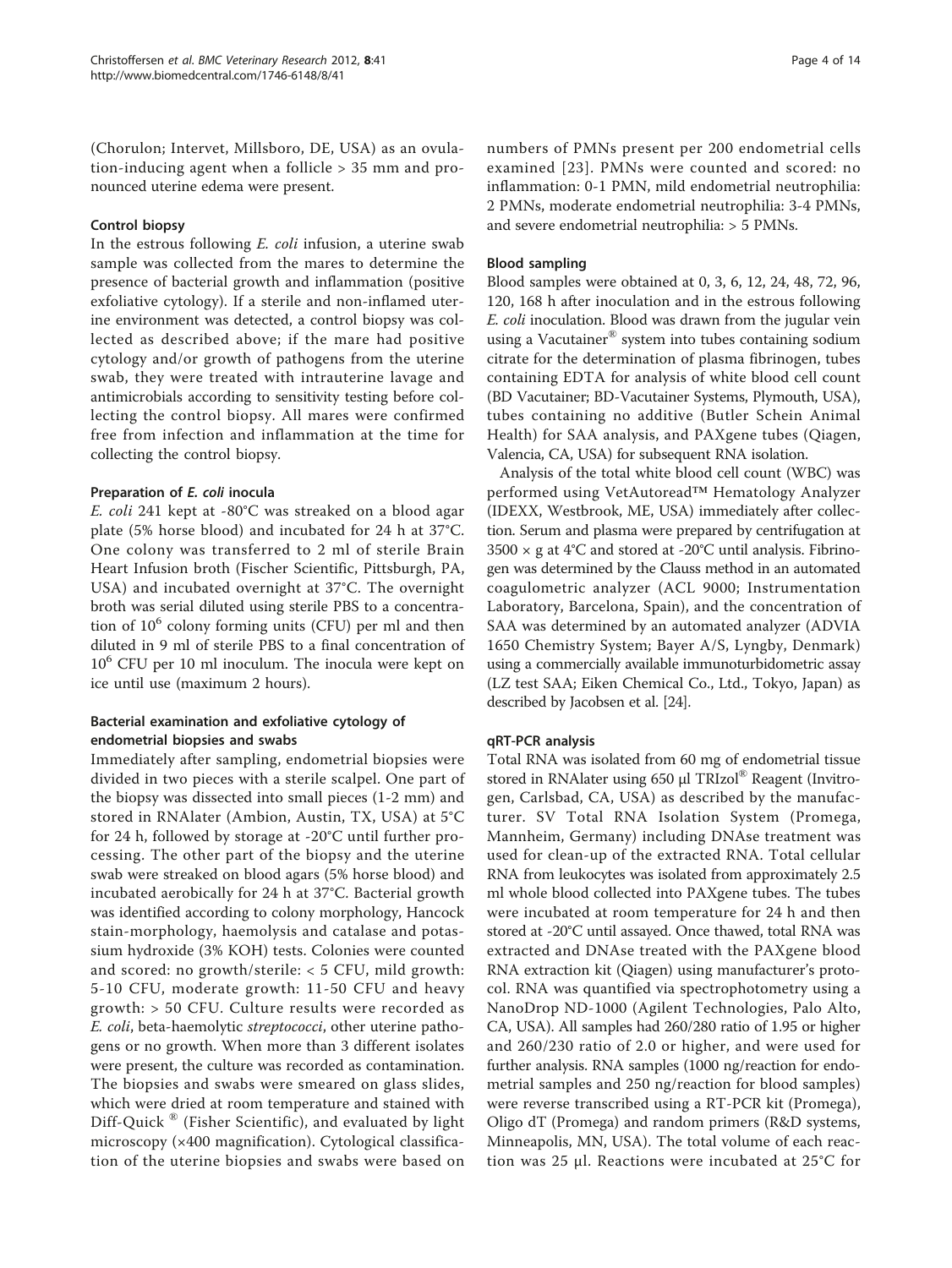10 min, heated at 42°C for 60 min, heated at 95°C for 5 min, then cooled to 4°C and stored at -20°C until qRT-PCR analysis.

The mRNA expression of  $IL-I\beta$ ,  $IL-Ira$ ,  $IL-6$ ,  $IL-8$ ,  $IL-$ 10, TNF- $\alpha$  in leukocytes and endometrial tissue and the expression of SAA in endometrial tissue were measured by qRT-PCR. A specific primer for IL-1ra was designed using Primer3<http://frodo.wi.mit.edu/> (Table 1).

All primers were commercially synthesized (Invitrogen). qRT-PCR was completed using SYBR Green PCR Master Mix (Applied Biosystems, Foster City, CA, USA) with the following cycling conditions: 95°C for 10 min; 45 cycles of 95°C for 10 s, 60°C for 10 s, 72°C for 30 s; 55-95°C for dissociation. The qRT-PCR reactions were performed in 96-well plates (for cDNA synthesized from leukocyte extracted RNA) and 384-well plates (for endometrial samples), with a final volume of 20 μl per reaction. Each reaction contained a diluted (10 $\times$ ) cDNA sample (4 μl), 10 μl SYBR green, 2 μl of each primer (forward and reverse, 10 μM) and 2 μl ddH<sub>2</sub>O. A no-template control (RNasefree water) was included for every qRT-PCR run. Samples were done in duplicates. Efficiency of amplification for each primer was monitored through the analysis of serial dilutions (10-fold). The melting curves of the amplified PCR products were obtained for confirmation of specific amplification. Negative controls containing no template  $(H<sub>2</sub>O)$  and non-reverse transcribed RNA were included to verify amplification of a single product. The product sizes of specific products were verified on a 1% agarose gel. A pool of all endometrial samples (from here on referred to as calibrator) was generated and added as internal control during each qRT-PCR analysis.

All gene amplifications from endometrial samples were normalized to  $\beta$ -actin, selected as the most stable reference gene across all uterine samples from a panel of three potential reference genes (glyceraldehydes-3-phosphate dehydrogenase (GAPDH), beta glucoronidase (B-GUS), beta-actin ( $\beta$ -actin)) analyzed using GeNorm [[28\]](#page-12-0). GAPDH was used as an endogenous control gene for the leukocyte samples [\[29\]](#page-12-0).

## Data analyses and statistical methods

Cycle threshold (Ct) values were obtained through the auto Ct function. Following efficiency correction, the mean threshold cycle  $(C_T)$  was calculated and then normalized to the reference gene using delta ( $\Delta$ )  $C_T$ . The calibrator was used to carry out an additional normalization step in order to account for differences in amplification dynamics between PCR reactions between different PCR reaction plates. Changes in relative expression were calculated using the  $2^{-\Delta\Delta Ct}$  method [[30](#page-12-0)]. The specific transcripts are presented as n-fold change relative to pre-inoculation level (leukocytes) and estrous baseline levels (controlbiopsy, endometrium).

Outliers were defined as relative gene expression levels differing more than  $3 \times$  standard deviation, and were

| Target (gene)          |   | Primer sequence (5'-3')           | Product size (bp) | Source/Accesionnumber |
|------------------------|---|-----------------------------------|-------------------|-----------------------|
| SAA                    | F | CCT GGG CTG CTA AAG TCA TC        | 169               | $[25]$                |
|                        | R | AGG CCA TGA GGT CTG AAG TG        |                   |                       |
| <b>TNFa</b>            | F | GGC CCA GAC ACT CAG ATC AT        | 73                | $[9]$                 |
|                        | R | TTG GGG GTT TGC TAC AAC AT        |                   |                       |
| IL1b3i                 | F | CAG TCT TCA GTG CTC AGG TTT CTG   | 84                | $[9]$                 |
|                        | R | CAT TGC CGC TGC AGT AAG T         |                   |                       |
| $IL-1Oi$               | F | GCT GGA GGA CTT TAA GGG TTA C     | 76                | $[9]$                 |
|                        | R | CAT CAC CTC CTC CAG GTA AAA       |                   |                       |
| $IL-8i$                |   | CTT TCT GCA GCT CTG TGT GAA G     | 189               | $[9]$                 |
|                        | R | GCA GAC CTC AGC TCC GTT GAC       |                   |                       |
| $\beta$ -actin         | F | CGT GGG CCG CCC TAG GCA CCA       | 243               | AF035774.1            |
|                        | R | TTG GCC TTA GGG TTC AGG GGG G     |                   |                       |
| $\beta$ -glucoronidase | F | GCT CAT CTG GAA CTT TGC TGA TTT T | 85                | XM001493514.2         |
|                        | R | CTG ACG AGT GAA GAT CCC CTT TT    |                   |                       |
| GapdH                  | F | GGG TGG AGC CAA AAG GGT CAT CAT   | 418               | $[26]$                |
|                        | R | AGC TTT CTC CAG GCG GCA GGT CAG   |                   |                       |
| IL <sub>6</sub>        | F | GGA TGC TTC CAA TCT GGG TTC AAT   | 65                | $[27]$                |
|                        | R | TCC GAA AGA CCA GTG GTG ATT TT    |                   |                       |
| $IL-Ira$               | F | ACA AAT GTG GCT CCT CCA AG        | 88                | NM_001082525          |
|                        | R | TTT CAG AGC GTC AGA AGT GC        |                   |                       |

Table 1 Oligonucleotide primer sequences for amplification of various equine cytokines, SAA and reference genes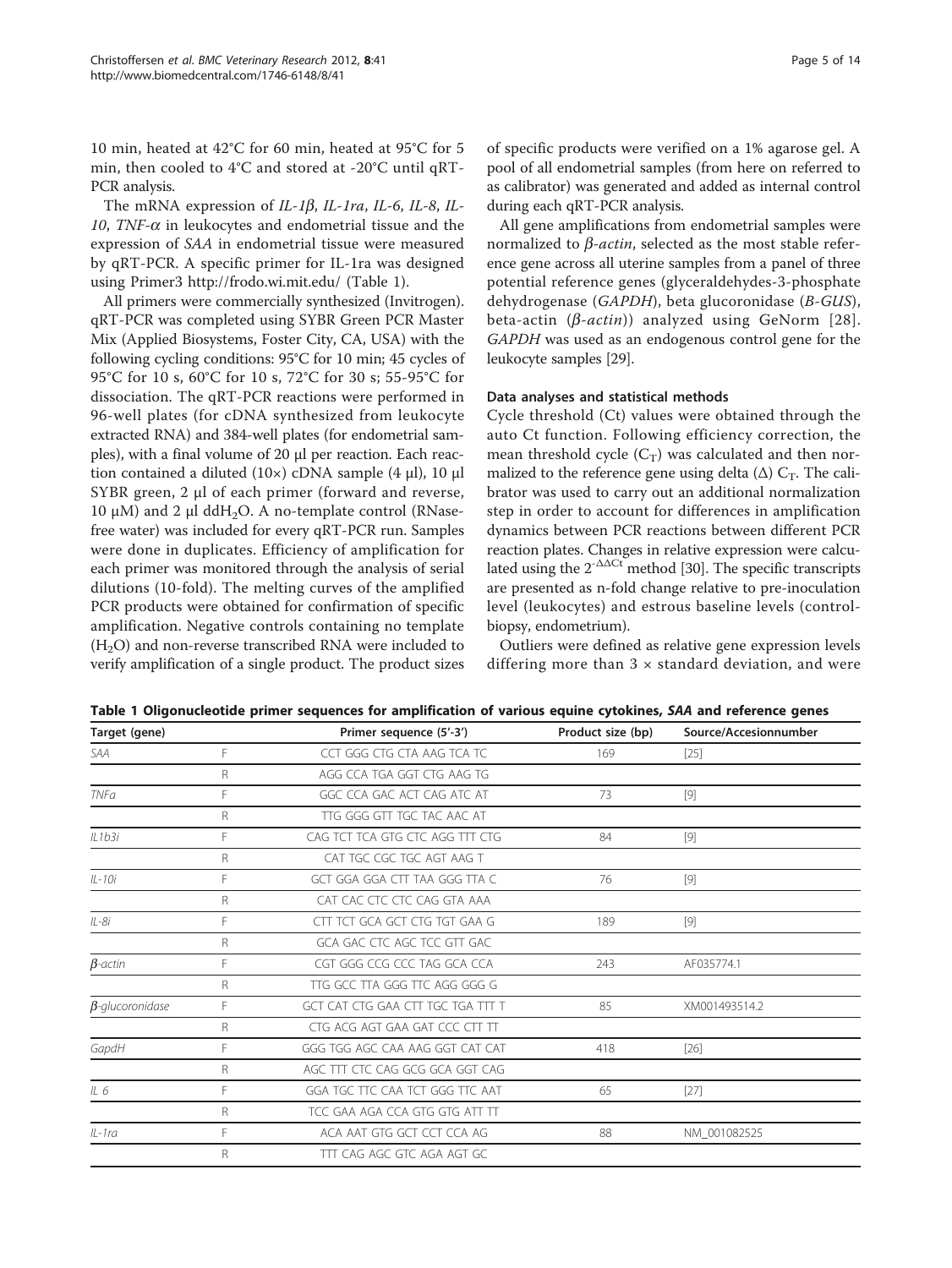excluded for further data analyses. A high degree of individual variation in endometrial gene expression was observed, and in total 47 out of 752 (6%) gene expression levels were defined as outliers and excluded from data analyses.

The effect of intrauterine infusion of E. coli on repeated measurements of blood variables, SAA and cytokine mRNA expression in endometrial biopsies and leukocytes and cytological response was statistically analyzed using a repeated measures analysis of variance procedure in SAS (PROC MIXED). A first order autoregressive covariance structure was defined to take into account significant autocorrelation between measurements within mares. Differences in least squares mean estimates from the repeated measurement analyses were used to identify time points where the analyzed marker increased/ decreased significantly from the pre-inoculation level. Bonferroni's multiple comparison procedure was used in order to control for Type I errors. To test if intrauterine infusion of PBS/E. coli elicited any upregulated endometrial gene expression of SAA and cytokines compared to estrous baseline levels, data was analyzed using the repeated measures analysis of variance as described above.

A non-parametric t-test (Mann Whitney U test) was used to identify specific time points where the gene expression differed significantly between resistant and susceptible mares and between different treatments (PBS and E. coli).

The effects of intrauterine infusion of PBS or *E. coli* on the presence on intrauterine fluid, bacterial growth of E. coli, S. zooepidemicus and other pathogens were statistically analyzed using linear logistic regression (PROC GEN-MOD) in SAS. A logit transformation of data was used to describe the relationship between the outcome and the explanatory variable. A generalized score test (Wald's test) was used in the type 3 analysis, and significant differences between the time points for sample collection were identified by using least square means. Goodness-of-fit tests were performed to control the model of analyses of a dichotomous outcome.

All values are presented as means ± standard error of the means (SEM). Assumptions were checked on residual plots and tested for normality. Initial inspection of the data revealed that SAA and cytokine mRNA expression varied markedly between individuals. Because variances were heterogenous, 2<sup>-ΔΔCt</sup> values were log transformed, and geometric least square means statistically compared. All statistical calculations were made with the software SAS 9.2 (SAS Institute, Cary, NC, USA). Graphs were made using the software GraphPad Prism 5.0 (GraphPad Software Inc., La Jolla, CA, USA). The level of significance was set to  $p \leq 0.05$ .

## Results

### Clinical and gynecological examination

Rectal temperature, heart rate, and respiratory frequency remained within normal limits for the entire study period. All mares were free from intrauterine fluid at the time of inoculation with PBS and E. coli. Inoculation of E. coli induced intrauterine fluid accumulation in a significantly higher number of mares than after inoculation with PBS ( $p = 0.001$ ). None of the resistant mares had intrauterine fluid at any time point following PBS or E. coli inoculations, while two of the susceptible mares developed intrauterine fluid accumulation (at 3-72 h) after PBS inoculation and all seven susceptible mares had intrauterine fluid after E. coli infusion (four of the mares retained fluid at the last biopsy collection at 72 h).

## Microbiology

Eight out of 12 mares were E. coli culture positive with a few colonies from the uterine samples collected after E. coli infusion (Table [2](#page-6-0)). A high number of susceptible mares were culture positive for S. zooepidemicus following PBS infusion (five mares) or E. coli inoculation (four mares). Overall, significantly more susceptible than resistant mares were culture positive for  $S$ . *zooepidemicus* ( $p =$ 0.008), whereas no significant difference in the number of susceptible mares that were culture positive for S. zooepidemicus following PBS or E. coli inoculation was observed.

## Exfoliative cytology (data not shown)

All mares had moderate to severe neutrophilia of the endometrium immediately (3 h) and severe neutrophilia 12 h after *E. coli* inoculation. Resistant mares showed a significant decrease in neutrophilia at 72 h compared to previous samples ( $p < 0.001$ ), whereas susceptible mares had a moderate to severe endometrial neutrophilia throughout the study period.

#### Endometrial gene expression

At estrous baseline level (control biopsy) no difference in gene expression levels of any cytokines or SAA was observed between the resistant and susceptible mares.

A summary of all gene expression levels appear in the table in Additional file [1](#page-11-0): Table S1.

## PBS inoculation

No significant changes in gene expression levels of any of the cytokines and SAA analysed was observed after PBS infusion when compared to estrous base line levels.

Compared to resistant mares, susceptible mares showed significant higher expression of the anti-inflammatory cytokine IL-1ra 24 h (4 fold,  $p = 0.020$ ) and lower gene expression of  $IL-10$  (3 fold,  $p = 0.02$ ) post inoculation with PBS.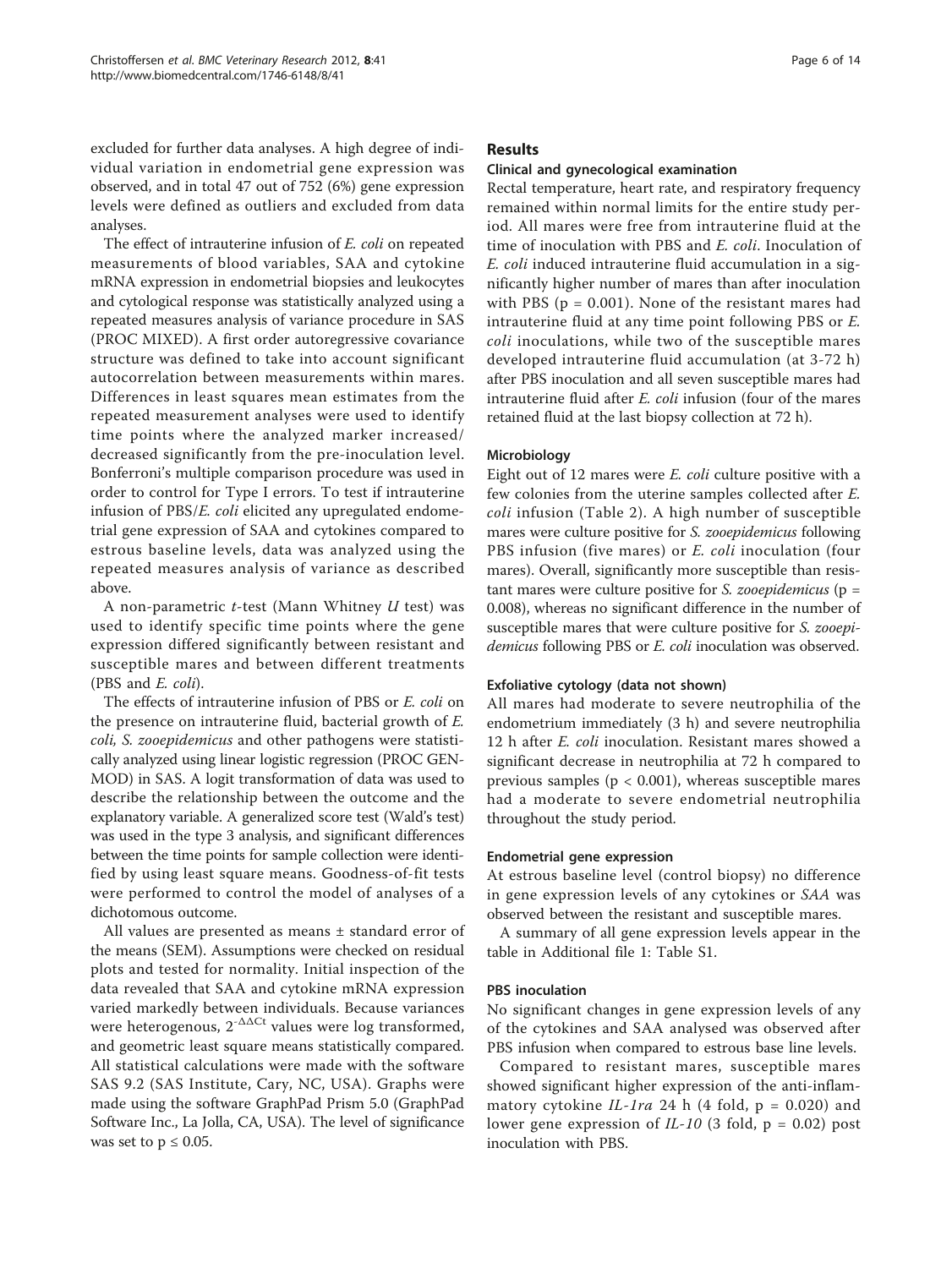| Mare ID | Class       | 0 <sub>h</sub><br><b>PBS</b> | 3 h<br><b>PBS</b> | 12 <sub>h</sub><br><b>PBS</b> | 24 h<br><b>PBS</b> | 72 h<br><b>PBS</b> | 0 <sub>h</sub><br>Coli | 3 h<br>Coli | 12 <sub>h</sub><br>Coli | 24 h<br>Coli | 72 h<br>Coli |
|---------|-------------|------------------------------|-------------------|-------------------------------|--------------------|--------------------|------------------------|-------------|-------------------------|--------------|--------------|
| A       | $R^a$       | ng                           | ng                | ng                            | ng                 | ng                 | ng                     | ng          | ng                      | ng           | $+$ coli     |
| B       | R           | ng                           | ng                | ng                            | ng                 | ng                 | ng                     | $+$ coli    | ng                      | $+$ coli     | ng           |
| C       | R           | ng                           | ng                | ng                            | ng                 | ng                 | ng                     | ng          | ng                      | ng           | ng           |
| D       | R           | ng                           | ng                | ng                            | ng                 | ng                 | ng                     | $+$ coli    | ng                      | ng           | +coli        |
| F       | R           | ng                           | ng                | ng                            | ng                 | ng                 | ng                     | ng          | ng                      | $+++$ Sez    | $+++Sez$     |
| F       | $S^{\rm b}$ | ng                           | ng                | ng                            | ng                 | ng                 | ng                     | ng          | $+$ coli                | $+$ coli     | $+$ coli     |
| G       | S           | ng                           | ng                | ng                            | $+++Sez$           | $+++Sez$           | ng                     | ng          | ng                      | $+$ coli     | ng           |
| H       | S           | ng                           | ng                | $+++Sez^d$                    | $+++Sez$           | $+++Sez$           | ng                     | $+$ coli    | ++coli/++Sez            | $+++$ Sez    | $+++Sez$     |
|         | S           | ng                           | ng                | ng                            | ng                 | $+++Sez$           | ng                     | ng          | $+++Sez$                | $+++Sez$     | $+++Sez$     |
|         | S.          | ng                           | ng                | $+$ Sez                       | $+++Sez$           | $++$ Sez           | ng                     | $+$ Sez     | $+$ Sez                 | ++coli/++Sez | $++$ Sez     |
| K       | S           | ng                           | ng                | $+$ + $OPe$                   | $++OP$             | ng                 | ng                     | ng          | ng                      | ng           | ng           |
|         | S           | ng                           | ng                | ng                            | $+++$ Sez          | $+++Sez$           | ng                     | $+$ coli    | +coli/++Sez             | $+++$ Sez    | $+++$ Sez    |

<span id="page-6-0"></span>Table 2 Bacterial growth from uterine swabs and biopsies before (0 h) and 3, 12, 24 and 72 h after intrauterine infusion of PBS and E. coli

<sup>a</sup>resistant, <sup>b</sup>susceptible, <sup>c</sup>no growth, <sup>d</sup>S. zooepidemicus, <sup>e</sup>other pathogen, + mild growth, ++ moderate growth, +++ heavy growth

## E. coli inoculation

Initial (3 h) significant upregulated gene expressions of *IL-1β* ( $p < 0.001$ ), IL-6 ( $p < 0.001$ ), *IL-8* ( $p < 0.05$ ) and TNF- $\alpha$  (p = 0.05) were observed in resistant mares, and IL-6 (p < 0.001) and IL-1ra (p < 0.001) in susceptible mares, when compared to estrous baseline levels.

#### Endometrial gene expression response to E. coli vs. PBS

Inoculation with E. coli compared to inoculation with PBS elicited a significant upregulated endometrial gene expression (expressed relative to estrous baseline levels) pattern of IL-1 $\beta$  (p = 0.009), IL-6 (0.002) and IL-8 (p = 0.001) in both groups of mares. In resistant mares, the largest part of the variance in the data analysis was caused by the time-flow, whereas the gene expression levels among the susceptible mares depended strongly on the treatment (PBS or E. coli).

Initially (3 h) after infusion, resistant mares showed a significant upregulated gene expression of the proinflammatory cytokines  $IL-I\beta$  (12 fold, p = 0.015),  $IL-6$ (41-fold,  $p = 0.036$ ) and *IL-8* (66-fold,  $p = 0.008$ ) after *E*. coli infusion compared to PBS. The ratio  $IL-I\beta$  to its natural antagoinist IL-1ra (IL-1 $\beta$ :IL-1ra) was significantly increased at 3 h compared to PBS inoculation  $(53\text{-fold}, p = 0.008).$ 

Susceptible mares had a significant increased gene expression of several pro-inflammatory cytokines after E. coli inoculation compared to the response after PBS inoculation;  $IL-I\beta$  at 3 h (5-fold, p = 0.03) and 72 h (11-fold,  $p = 0.013$ ), *IL*-6 at 3 h (3-fold,  $p =$ 0.013), IL-8 at 72 h (30-fold, p = 0.002) and an increased expression of *IL-1ra* (14 fold,  $p = 0.03$ ) 3 h post inoculation.

#### Endometrial gene expression in susceptible mares vs. resistant mares

Susceptible mares showed increased levels of  $IL-1\beta$  24 h (10-fold,  $p = 0.020$ ), 72 h (10-fold,  $p = 0.02$ ), and IL-8 at 72 h (13-fold,  $p = 0.0024$ ) (Figure [2a, c](#page-7-0)) after *E. coli* infusion compared to resistant mares. The expression of IL-1ra was significantly increased in susceptible versus resistant mares at all time points (range: 6-20 fold, p < 0.05) (Figure [2g\)](#page-7-0). Susceptible mares showed immediately (3 h) after inoculation a significantly lower expression of IL-6 (15-fold,  $p = 0.02$ ) and TNF- $\alpha$  (9-fold,  $p = 0.015$ ), but no difference at 12, 24 or 72 h (Figure [2b, d](#page-7-0)). Susceptible mares had a decreased ratio of  $IL1\beta: IL-1ra$ immediately after *E. coli* inoculation  $(3 h)$   $(4-fold, p =$ 0.05), but an increased ratio was observed at the end of the study period  $(72 h)$  (4-fold,  $p = 0.05$ ) compared to resistant mares (Figure [2h\)](#page-7-0). No significant difference in endometrial mRNA transcripts for SAA between the two groups was observed (Figure [2e\)](#page-7-0).

Using Spearman correlation analysis, the anti-inflammatory IL-10 was significantly positive correlated to mRNA transcripts of IL-1ra, with the highest correlation observed in resistant mares  $(r = 0.99)$  (susceptible mares:  $r = 0.7$ ).

#### Endometrial gene expression related to uterine infection

Endometrial biopsies with growth of S. zoopidemicus 24 and 72 h after PBS and *E. coli* infusion had significantly higher endometrial gene expression of  $IL-1\beta$  (8-fold) and IL-1ra (14-fold) compared to biopsies with no growth, or positive for mild growth of E. coli and other pathogens ( $p < 0.05$ ). The degree of inflammation evaluated by exfoliative cytology 72 h after E. coli infusion in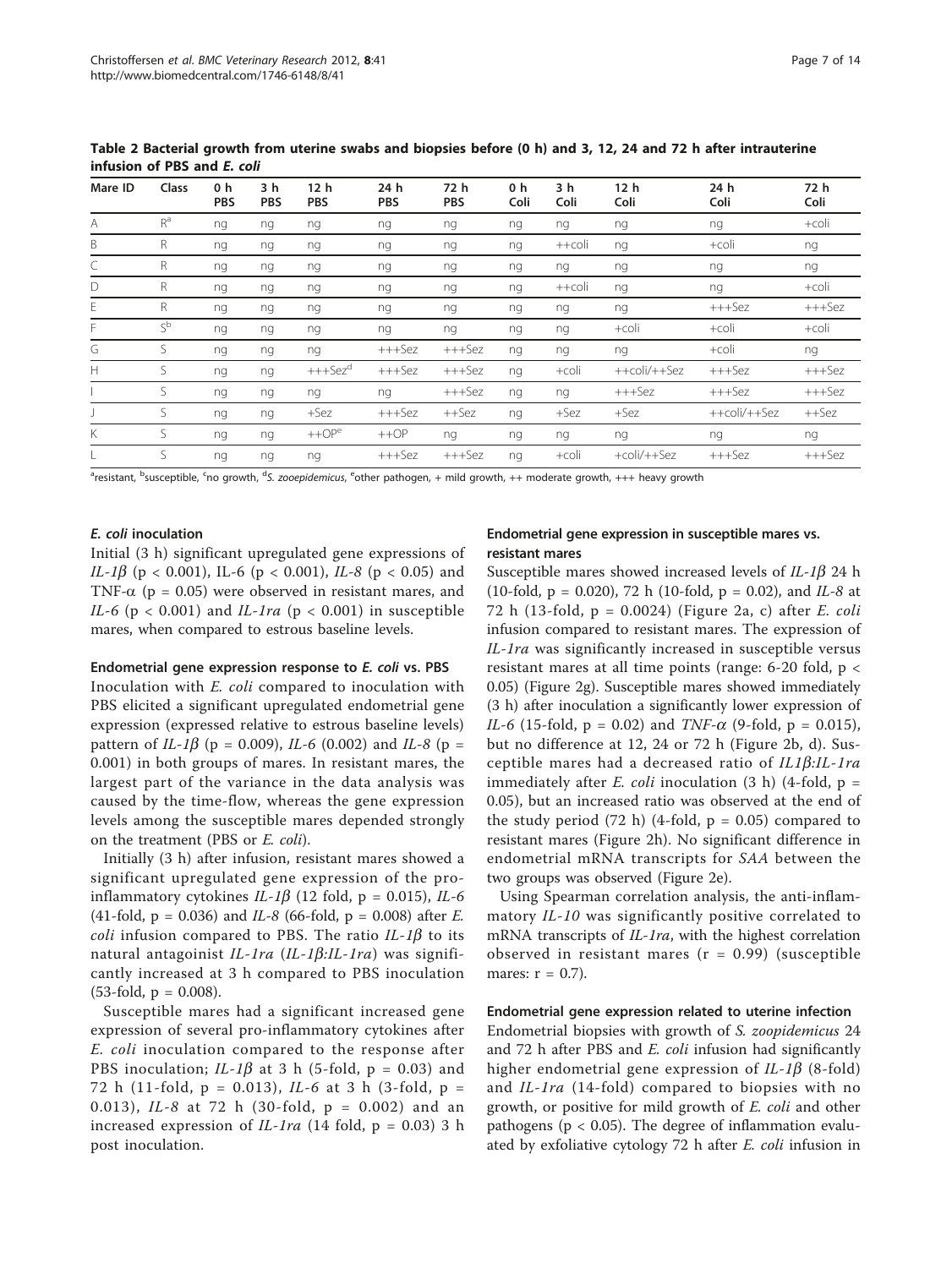Figure 2 mRNA transcripts of endometrial a) IL-1 $\beta$ , b) IL-6, c) IL-8, d) TNF- $\alpha$ , e) SAA, f) IL-10, g) IL-1ra and h) IL-1 $\beta$ :IL-1ra in mares after intrauterine infusion of E. coli. The gene expressions are normalized to  $\beta$ -actin and displayed as n-fold change to estrous baseline levels (mean ± sem). Asteriks indicate significant differences between resistant (white bars) and susceptible (grey bars) mares. \*p < 0.05. Different letters above the bars indicate significant differences between the time points within the group of mares ( $p < 0.05$ ).

<span id="page-7-0"></span>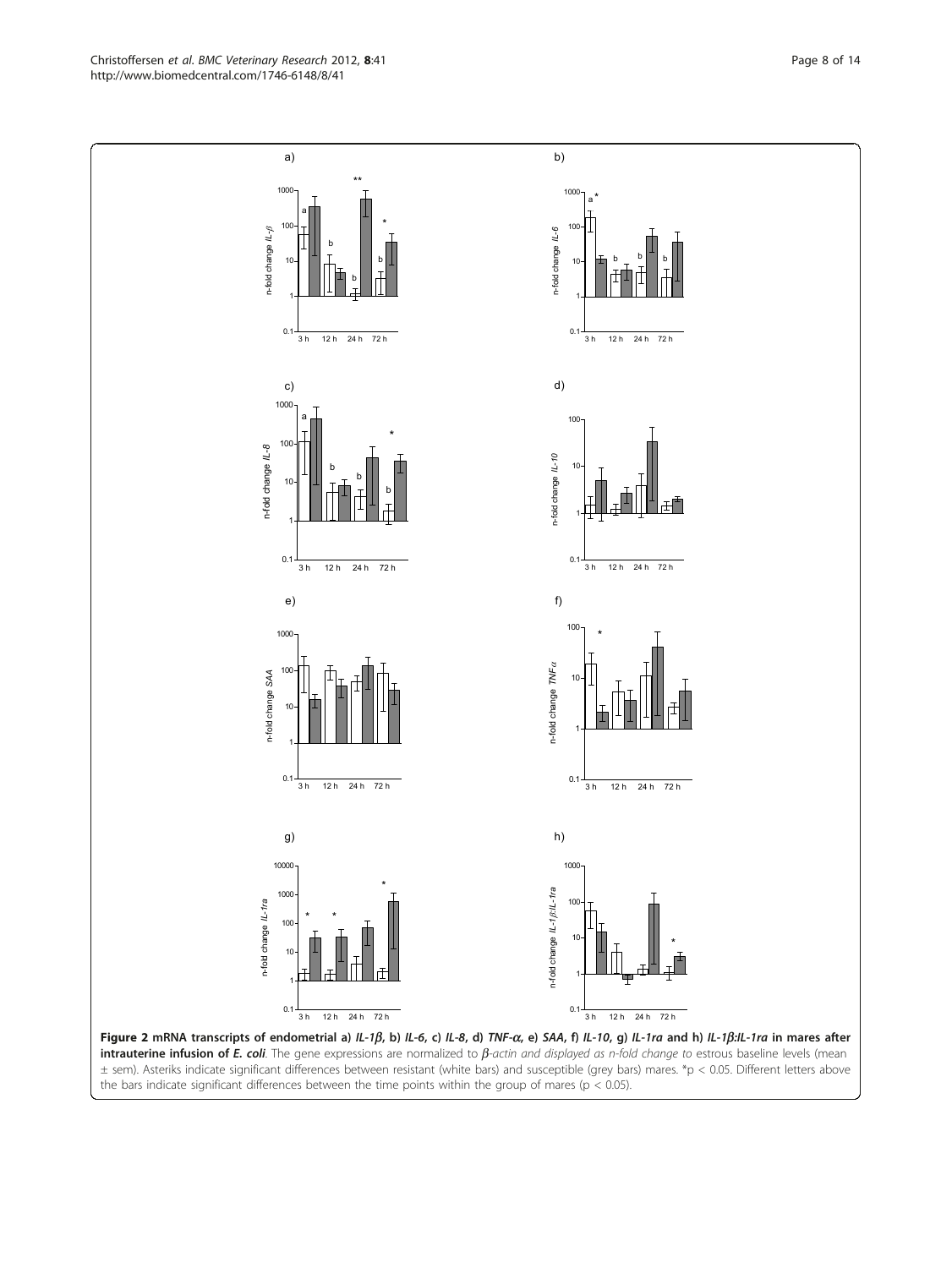susceptible mares correlated to the upregulated IL-8 expression in these mares at the same timepoint ( $p =$ 0.05).

## Systemic APR and gene expression of cytokines in circulating leukocytes (data not shown)

The plasma concentration of SAA, fibrinogen and WBC showed no significant difference after *E. coli* inoculation. No significant up- or down-regulated gene expression of IL-1 $\beta$ , IL-6, IL-8, IL-10 and IL-1ra could be detected at the different time points for blood collection after E. coli inoculation compared to pre-inoculation levels. The expression of  $TNF$ - $\alpha$  was significantly upregulated in resistant as well as susceptible mares at 168 h compared to 120 h (2-fold,  $p = 0.05$ ). Susceptible mares showed a lower gene expression of IL-10 compared to resistant mares at day 7 (2-fold,  $p = 0.02$ ), and an upregulated expression of IL-1ra 48 h after inoculation (4 fold,  $p = 0.02$ ).

## **Discussion**

The present investigation demonstrates varying levels of gene expression by equine endometrial cells as assessed by an array of inflammatory mediators produced in response to intrauterine infusion of E. coli and PBS independent of the status of mares being resistant or susceptible.

## Endometrial gene expression of cytokines and SAA

To our knowledge this is the first study to demonstrate that repeated endometrial biopsy collection aiming at evaluating the endometrial inflammatory response can be performed within the same estrous cycle without causing significant trauma to the endometrium affecting the results. Comparing the gene expression analyses after PBS infusions with the mares own control at estrous levels (control biopsy) showed that repeated endometrial biopsy collection (within 72 h) had no effect on clinical signs or endometrial gene expression of any of the cytokines or SAA analyzed. Our findings are in contrast to a study by Palm et al. where an evaluation of the endometrial inflammatory response in reproductively normal pony mares 12 h after intrauterine infusion of PBS, seminal plasma and semen extender, revealed a significant increased gene expression of several pro-inflammatory cytokines (IL-1 $\beta$ , IL-6 and TNF- $\alpha$ ) [[31\]](#page-12-0). The conflicting findings may be due to differences in protocols and handling of data. Data in the present study was normalized to the reference gene  $\beta$ -*actin* and an internal control ("calibrator") as described by Livak & Schmittgen [[30\]](#page-12-0). The calibrator was included in every qRT-PCR run to standardize the analysis and minimize variations among the different qRT-PCR plates. In the study by Palm et al., the

gene expression was only normalized to reference genes, which may explain the contrary findings.

Both groups of mares exhibited a pro-inflammatory response to E. coli infusion measured as a fast increase in endometrial gene expression of interleukins  $(IL-1\beta, IL-6,$ IL-8) initially after infusion (3 h). The production of IL-1 $\beta$ in tissues is thought to contribute to local effects such as fibrosis, tissue matrix breakdown and the influx of inflammatory cells to initiate the inflammatory cascade [[32\]](#page-12-0). Endotoxin and other microbial products are strong stimuli for IL-1 transcription [[32\]](#page-12-0), which may explain the increased  $IL-1\beta$  gene expression level in mares immediately after E. coli inoculation (3 h) and in mares culture positive for S. zooepidemicus. Only a few mares were culture positive for a very mild load of E. coli late in the study period, which might not have been sufficient to induce  $IL-1\beta$  expression.

The control of pro-inflammatory responses to avoid excessive immune activation by bacteria including the effects of  $IL-1\beta$ , depends on anti-inflammatory mediators as IL-10 [\[33](#page-12-0)] and IL-1ra [[34](#page-12-0)]. In the present study, no significant up- or down-regulation of IL-10 was observed, even though a dampened gene expression of cytokines (IL-1 $\beta$ , IL-6, TNF- $\alpha$  and IL-8), normally regulated by IL-10, was observed primarily in resistant mares. This is in contrast to our earlier experiment using a higher dose of E. coli, which resulted in a significantly increased gene expression of IL-10 initially after infusion [\[9](#page-11-0)]. The IL-10 response is thought to reflect the strength of the preceeding inflammatory response [[35](#page-12-0)], and the constant low expression of IL-10 might be explained by the relative low bacterial challenge observed in the present study.

Resistant mares had a higher expression of IL-6 and TNF $\alpha$  initially after *E. coli* infusion compared to susceptible mares as part of the pro-inflammatory cascade. One of their main functions is to initiate and regulate the synthesis of acute phase proteins (APP) crucial for the APR to infection [[36,37](#page-12-0)]. An early up-regulation has been suggested as a first line of defense to avoid uterine bacterial invasion [[38](#page-12-0)], even though correlation between the low gene expression in susceptible mares and bacterial growth from uterine samples could not be established in the present study.

In the resistant mares the levels of pro-inflammatory cytokines peaked initially (3 h) after inoculation  $(IL-I\beta, IL-I\beta)$ 6, IL-8 and TNF- $\alpha$ ), whereas susceptible mares showed a prolonged and sustained inflammatory response  $(IL-1\beta,$ IL-8, IL-1ra). Previous studies by Fumuso and co-workers showed that mares susceptible to persistent endometritis had significant upregulated cellular immune response (IL-1 $\beta$ , IL-6, TNF- $\alpha$  and IL-8) and down-regulated antiinflammatory activity  $(IL-10)$  compared to resistant mares at estrous baseline levels [[11,12\]](#page-11-0). In the present study no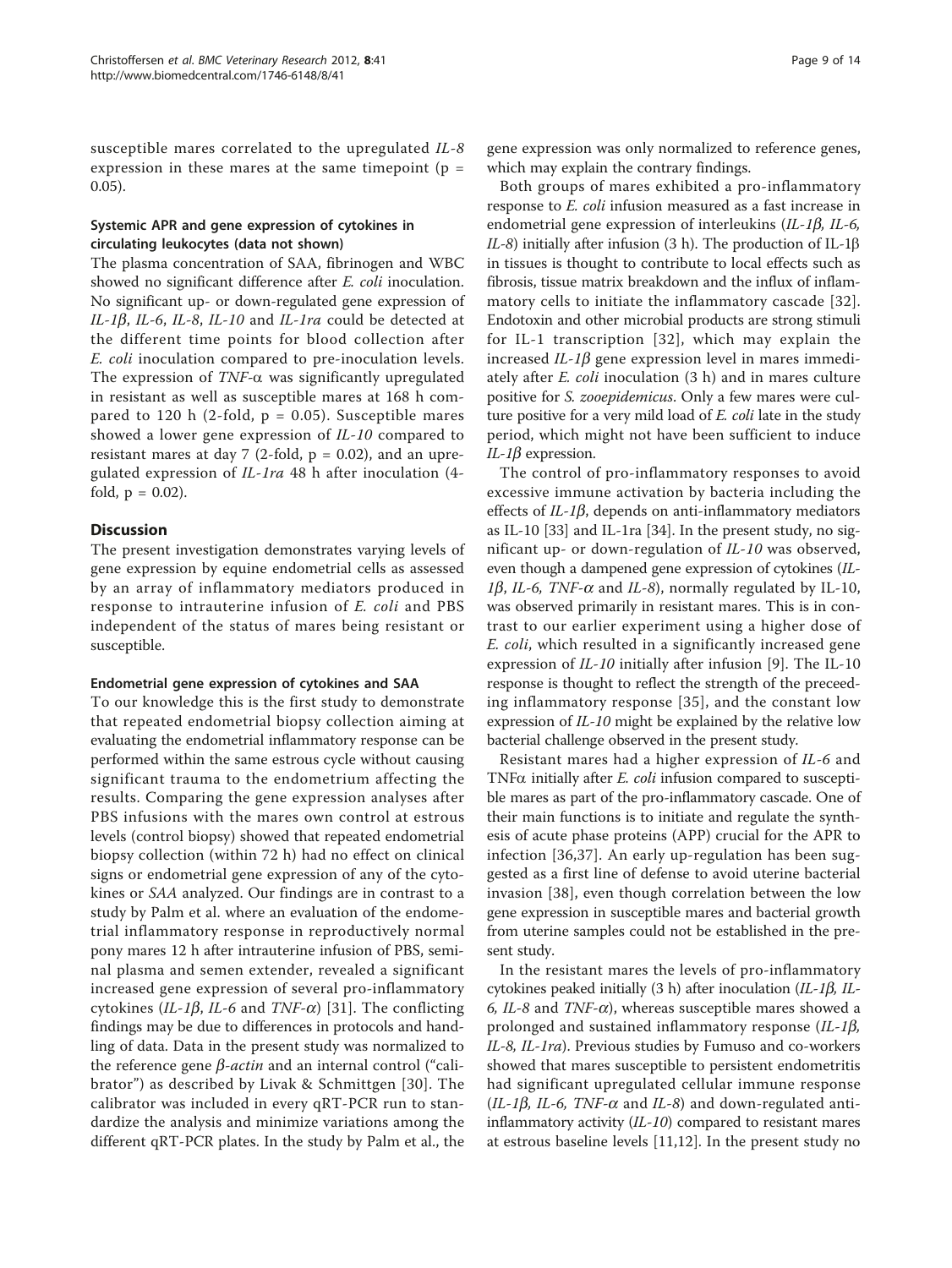differences in endometrial gene expression of cytokines and SAA in the estrous subsequent to E. coli infusion were found between the two groups of mares; all mares were culture-negative for uterine pathogens and inflammation at estrous baseline levels, which could explain the identical baseline levels among the groups.

Mares classified as susceptible to persistent endometritis had a prolonged inflammatory response and showed significant higher gene expression levels of IL-1 $\beta$ , IL-8, IL-1ra and IL-1 $\beta$ :IL-1ra ratio 72 h after E. coli infusion compared to resistant mares. Expression of IL- $1\beta$  and IL-1ra was significantly elevated in mares with heavy growth of S. zooepidemicus compared to mares with no bacterial growth or mild growth of E. coli from uterine samples. These findings correlate well with observations from cows where a significant upregulated expression of  $IL-I\beta$  and the competitor to the receptor, IL-1ra, has been observed in cows with post partum uterine disease [\[39,40](#page-12-0)].

The upregulated endometrial gene expression of  $IL-1\beta$ , IL-8 and IL-1ra 72 h after bacterial challenge could be a part of the impaired and delayed uterine clearance scenario associated with reduced myometrial activity observed in susceptible mares. Fluid, pathogens and inflammatory products will likely accumulate within the uterus lumen [[6](#page-11-0),[17](#page-12-0),[41](#page-12-0)] and may result in a sustained inflammatory response. The response is driven by an upregulated expression of IL-8 responsible for the continuing migration of PMN's into the uterine lumen [[42](#page-12-0)], and IL-1 $\beta$  and IL-1ra responsible for initiating and down-regulating the pro-inflammatory response, respectively. The upregulated IL-8 expression observed in susceptible mares at 72 h correlated with their severity of endometrial inflammation (exfoliative cytology) at this time point. IL-8 is a potent chemoattractant [[43\]](#page-12-0), and PMNs play a crucial role in clearing uterine inflammation by stimulating the synthesis and release of PGF-2 $\alpha$ from the endometrium activating uterine contractility [[44](#page-12-0)], and by stimulating phagocytosis and bactericidal activity [\[45\]](#page-12-0). Uterine PMNs from susceptible mares have been demonstrated to be fully functional if given an optimal environment. Impaired opsonization from uterine secretions may cause dysfunctional PMNs with impaired phagocytosis in susceptible mares [[46](#page-12-0)]. The delayed uterine clearance causing accumulation of intra uterine fluid is thought to play a key role in the sustained inflammatory response and may have a negative effect on opsonization [[6\]](#page-11-0). An unbalanced relationship between expression of IL-1 $\beta$  and its antagonist IL-1ra could be an indicator for an imbalance between proinflammatory and modulating cytokines, which has been demonstrated to be of pathogenic importance in chronic inflammatory diseases [\[47\]](#page-12-0).

#### Microbiology

No pathogenic microorganisms could be isolated from endometrial swabs and biopsies at the time of infusion with PBS or *E. coli*, respectively. The numbers of *E. coli* recovered from uterine samples from resistant and susceptible mares after E. coli inoculation were low to moderate. Three mares (two resistant and one susceptible) were culture positive for only very few colonies of E. coli at the 72 h collection (< 10 CFU), which may be regarded as insignificant [[48](#page-12-0)] or at least as a very mild infection. Two mares had initially after E. coli infusion no growth from uterine swabs and biopsies, but had mild growth of E. coli (5-10 CFU) from the uterine samples collected 72 h after inoculation. Nielsen demonstrated a higher sensitivity when using an endometrial biopsy compared to a uterine swab sample for bacterial cultures [\[23\]](#page-12-0). A low number of bacteria within the uterine lumen of some of the mares in the present study may however have been too low to be obtained on the uterine swab sample and biopsy, and can explain why some mares were culture negative immediately after inoculation, and became culture positive late in the study period (72 h). The rapid clearance of the inoculated E. coli is in accordance with a study by Nicolakopoulos and Watson in which resistant mares cleared *S. zooepidemicus* within the first 48 hours post inoculation [\[49](#page-12-0)].

The relative low inoculum dose of E. coli and the current stage of the reproductive cycle may explain the low number of *E. coli* recovered subsequently compared to a previous study by our group [[9\]](#page-11-0). In that study mares were inoculated with a high dose of E. coli  $(10^9 \text{ CFU})$  in diestrous, where the endometrium was under influence of progesterone and thus may have had reduced immune responses [\[16\]](#page-12-0). Increased mobilization of PMNs in uteri of estrous animals likely leads to the elimination of bacteria before infection becomes established [\[50\]](#page-12-0).

Six out of the seven susceptible mares developed uterine infections after PBS inoculation; five mares had heavy growth of S. zooepidemicus 12-24 h after inoculation, and one mare was infected with another pathogen (Panthoea agglomerans). All mares remained infected throughout the study period (12-72 h). None of the uterine samples collected from resistant mares after PBS infusion contained any pathogens. Mares culture positive for S. zooepidemicus and other pathogens after PBS infusion were treated with antimicrobials according to sensitivity testing and intrauterine flushings, and were confirmed culture-negative and cytology negative prior to E. coli infusion. Surprisingly, four of the five susceptible mares initially positive for S. zooepidemicus after PBS infusion again became culturepositive for S. zooepidemicus when infused with E. coli, as did one resistant mare, which was culture-negative after PBS infusion. This could indicate that S. zooepidemicus is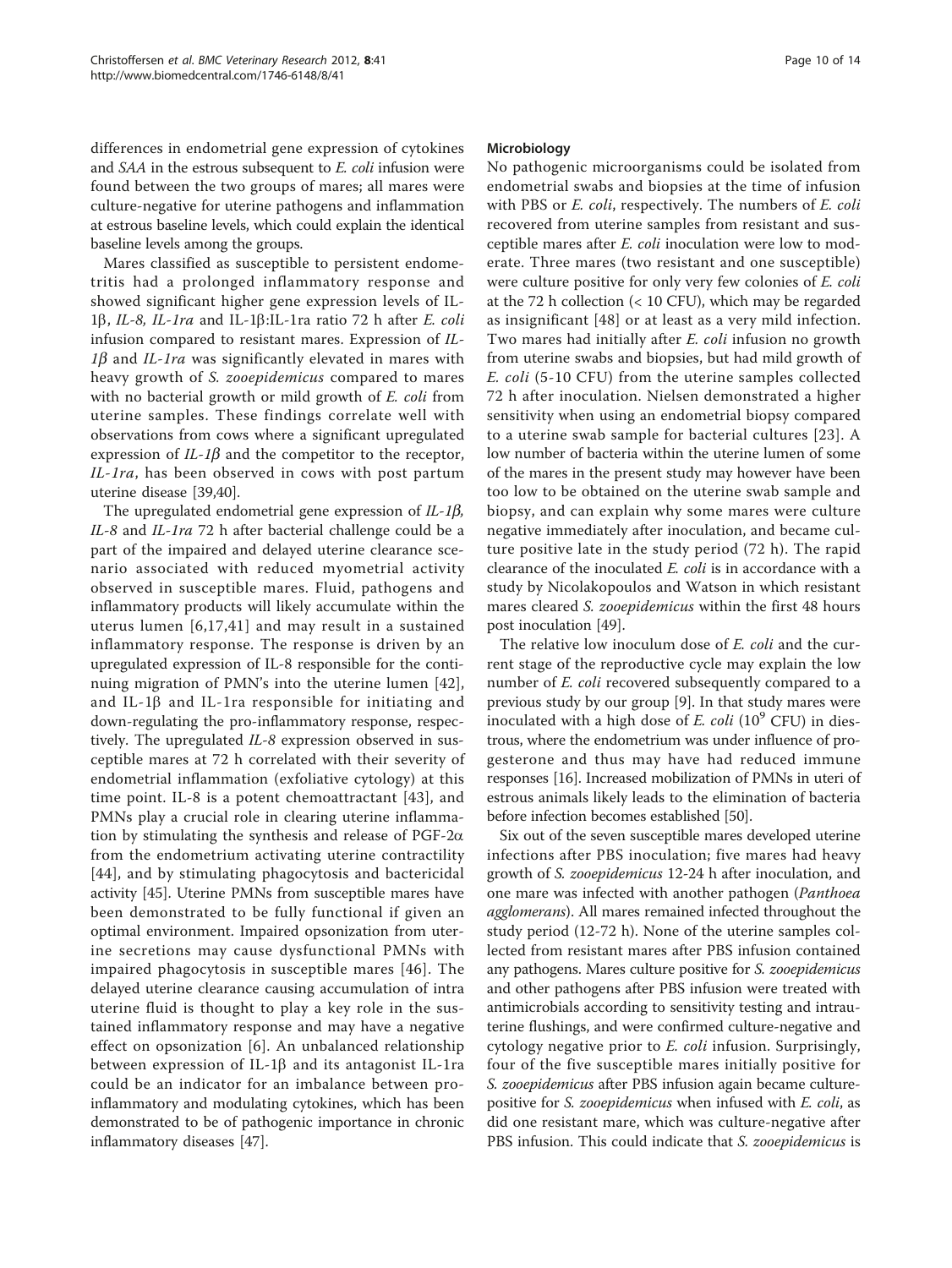able of causing persistent endometrial infections, a notion which is supported by work that demonstrated that S. zooepidemicus in chronically infected mares are localized deep within the endometrium [\[51\]](#page-12-0). The present observations suggest that S. zooepidemicus is capable of establishing a persistent infection within the endometrial tissue, and it is possible to "activate" the growth of S. zooepidemicus by infusing an inflammatory-inducing substance (PBS or E. coli. This is supported in a recent study, which demonstrates that inactive/dormant S. zooepidemicus in persistently infected mares can be activated (Petersen et al. 2011, unpublished observations).

## Cytology and intrauterine fluid accumulation

Measurement of intrauterine fluid accumulations using ultrasonography and PMN counts from uterine swabs or uterine fluid smears represent common methods to evaluate inflammation of the equine endometrium [\[52](#page-12-0)]. PMN migration into the uterus peaks about 6 h after experimental introduction of bacteria to the uterine lumen, and normally the response will remain elevated for at least 72 h [[4,5,](#page-11-0)[53\]](#page-12-0). In the present study both groups of mares had a high cytological score immediately after the bacterial inoculation (3 to 24 h), whereas this was significantly lower in the resistant mares at 72 h post inoculation. Mares with intrauterine fluid had a tendency to show a more severe cytological response compared to mares without intrauterine fluid.

The cause of presence, distribution and retention of uterine fluid is multifactorial and includes multiparity and age, poor perineal conformation and lymphatic drainage [[54](#page-12-0)]. In the present study the susceptible mares were older (mean age 19 years) than the resistant mares (mean age 6 years), and it is possible that age-related poor perineal conformation and impaired lymphatic drainage had an impact on development of susceptibility towards persistent inflammation. Alghamdi et al. demonstrated that susceptible mares had a significant higher NO concentration in uterine secretions and higher endometrial gene expression of nitric oxide synthases (iNOS) 13 h after insemination compared to resistant mares [\[55\]](#page-12-0). In cows uterine concentration of nitric oxide has also been associated with uterine inflammation and infectious endometritis [[56\]](#page-12-0). NO is an inflammatory mediator, and function as the main mediator of smooth muscle relaxation in different organs including the uterus [\[57](#page-12-0)], and the intrauterine fluid accumulation in the susceptible mares in the present study may be due to impaired myometrial contractility partly caused by high concentrations of nitric oxide.

The etiology of susceptibility to persistent endometritis is multifactorial. Several age- and parity related factors predispose the aged mare to susceptibility, and repeated uterine infections may also contribute to the degree of susceptibility. Histological endometrial lesions correlate to resistance/susceptibility to persistent endometritis, with increased age and Kenney biopsy score highly associated with accumulation of inflammatory cells and fluid in response to an inflammatory stimulatory agent [[58](#page-12-0)] (Woodward et al., manuscript submitted 2011). A recent study demonstrated that mares can changes their susceptibility status based on fluid retention and cytology from one breeding season to the next. The endometrial quality in these mares did not change. These finding suggest that the duration of endometrial inflammation and fluid accumulation in response to inflammation induction is dynamic, and that mares can improve their resistance against persistent inflammation (Woodward et al., manuscript submitted 2011). Nevertheless, an optimal experimental design would have matched resistant and susceptible mares with regards to age. Under the condition of this study, this was not possible, dueto the strong correlation between age and susceptibility to PBIE. Some of the observed changes in cytokine gene expression may therefore, have been caused by advanced age in the susceptible group.

## Systemic APR and gene expression of cytokines in circulating leukocytes

Lipopolysaccharides and infections with Gram-negative bacteria are known to be potent inducers of APRs and inflammation [\[59,60\]](#page-13-0). Systemic responses have previously been demonstrated in mares with experimentally induced endometritis using a high dose of *E. coli* [\[9\]](#page-11-0), and in bitches with pyometra [[61](#page-13-0)]. In cattle initiation of a systemic APR is a dominant feature of post partum endometritis [[62,63](#page-13-0)]. The APR has previously been found to depend both on the lipopolysaccharide dose and on individual variation [\[64](#page-13-0)], and to correlate well with the degree of uterine contaminants in cows [\[62\]](#page-13-0) and ewes with clinical endometritis [\[65](#page-13-0)]. No significant increase or decrease beyond the reference limits in blood parameters analyzed was observed in the present study, which is in contrast to observations in mares inoculated with a high dose of E. coli [\[9](#page-11-0)]. These contrary findings suggest that intra uterine inoculation of a moderate dose of E. coli in resistant and susceptible mares does not initiate a systemic APR. A significant higher gene expression of  $TNF-\alpha$  in leukocytes was observed in both groups (2-fold) at 168 h compared to 120 h, may be a consequence of the cycle stage of the mares. Progesterone may have an inhibitory effect on circulating leucocytes' gene expression of  $TNF-\alpha$  as observed in uterine derived leucocytes [\[66](#page-13-0)]. The significantly increased anti-inflammatory response in susceptible mares (IL-1ra) 48 h after E. coli infusion compared to resistant mares may reflect the increased endometrial anti-inflammatory response observed in the susceptible mares.

None of the mares developed clinical signs of endotoxemia, which is in contrast to a previous study where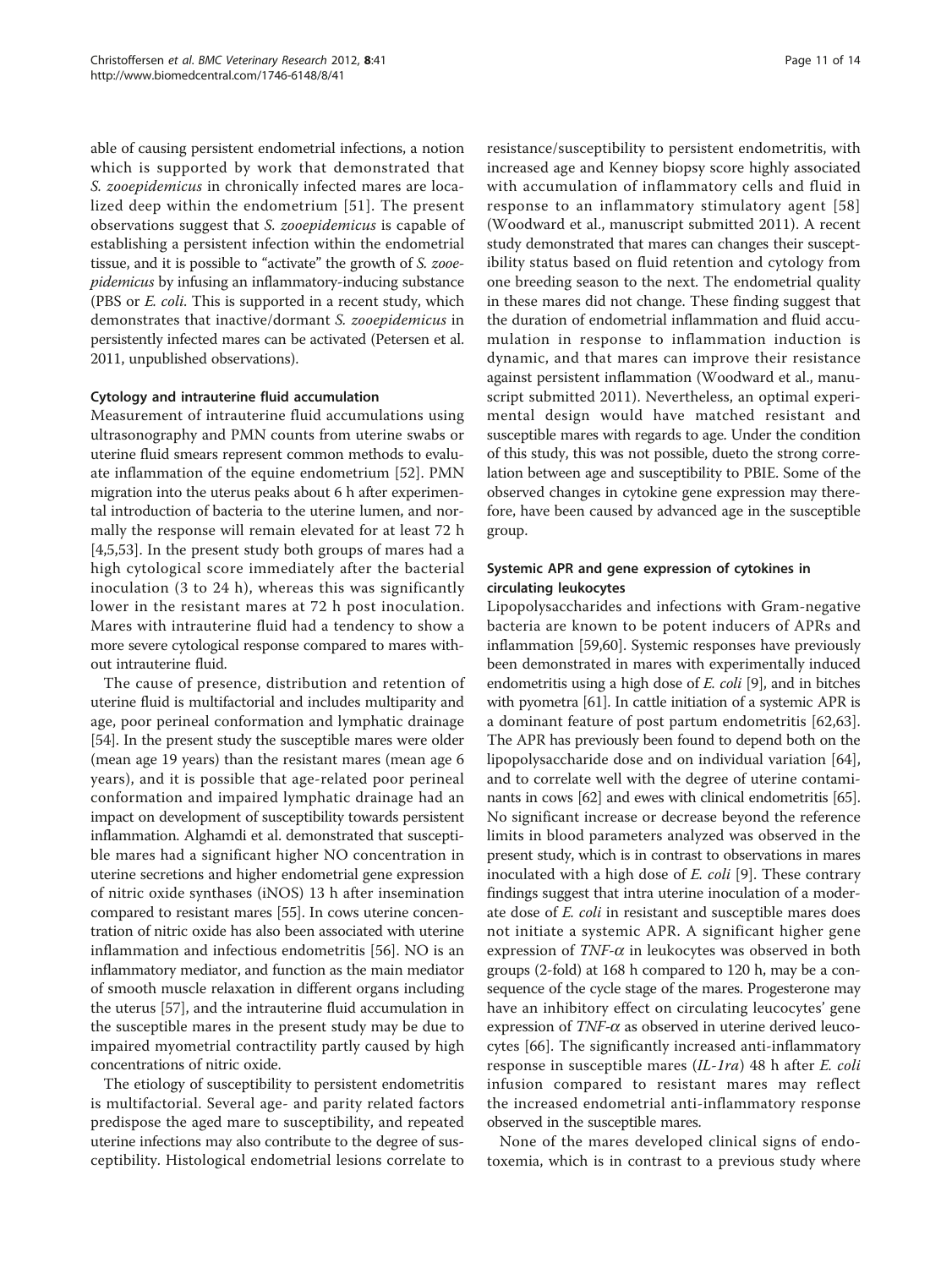<span id="page-11-0"></span>mares became endotoxemic within the first 3-12 h after diestrous intrauterine inoculation with a high dose  $(10^9)$ CFU) of the identical E. coli strain (241) as used in the present study [9]. Infectious endometritis or persistent post breeding endometritis do not elicit a systemic physiologic response [\[67\]](#page-13-0) therefore; the dose used in the present study is likely to be more representative for E. coli induced endometritis in a broodmare.

## Conclusions

In conclusion, the results of the current investigation demonstrated that inflammatory cytokines are expressed in the equine endometrium in a time-related manner during an experimentally induced infectious endometritis with a peak initially after bacterial infusion. The systemic APR to intrauterine inoculation of E. coli appears dose-dependent due to the undetected response following a low-dose inoculation in the present study.

Endometrial mRNA transcripts of pro-inflammatory cytokines as a response to endometritis are finely regulated, with an initial high expression level followed by normalization within a short period of time (12-24 h) in resistant mares. Susceptible mares had a prolonged expression of pro-inflammatory cytokines and what appears to be an unbalanced relationship between proand anti-inflammatory cytokines  $(IL-I\beta:IL-Ira)$ , supporting the hypothesis that an unbalanced endometrial gene expression of inflammatory cytokines might play an important role in the pathogenesis of persistent endometritis. Furthermore, it is hypothesized that persistent infections with S. zooepidemicus influence the gene expression of pro- and anti-inflammatory cytokines suggesting that a persistent S. zooepidemicus infection may play a central role in the pathogenesis of persistent endometritis. Further investigations are required to determine the exact role of persistent infections in susceptible mares.

## Additional material

[Additional file 1: G](http://www.biomedcentral.com/content/supplementary/1746-6148-8-41-S1.DOC)ene expression profiles in resistant (R) and susceptible (S) mares after PBS and E. coli inoculation expressed relative to estrous base line levels. <sup>a</sup>Not significant, <sup>b</sup>increase.

#### Acknowledgements

The authors would like to thank Dr. Kirsten Scoggin at the Maxwell H. Gluck Equine Research Center for laboratory support and Dr. Kerstin Skovgaard at the National Veterinary Institute, Denmark for providing primers for IL-1ra for the gene expression analyses. We would also thank Mr. Lynn Ennis, Mr. Kevin Gallagher and the University of Kentucky's Maine Chance Farm for the management and care of the horses.

This study was financially supported by Koller Endowment for Equine research and development, Maxwell H. Gluck Equine Research Center, University of Kentucky, Lexington.

#### Author details

<sup>1</sup>Department of Large Animal Sciences, Faculty of Health and Medical Sciences, University of Copenhagen, Dyrlaegevej 68, Frederiksberg, Copenhagen DK-1870, Denmark. <sup>2</sup>The Maxwell H. Gluck Equine Research Center, University of Kentucky, Lexington, KY, USA. <sup>3</sup>Department of Veterinary Disease Biology, Faculty of Health and Medical Sciences, University of Copenhagen, Stigboejlen 4, Frederiksberg, Copenhagen DK-1870, Denmark. <sup>4</sup> Department of Large Animal Sciences, Faculty of Health and Medical Sciences, University of Copenhagen, Hoejbakkegaards Alle 5, Taastrup DK-2630, Denmark.

#### Authors' contributions

MC participated in the design and coordination of the study, carried out the study, performed the statistical analyses, and wrote the manuscript. EW and MRP helped carrying out clinical parts of the study. SJ, HLJ, AMB and MHT conceived the study and participated in its design and coordination. All authors read and approved the final manuscript.

#### Competing interests

The authors declare that they have no competing interests.

Received: 14 July 2011 Accepted: 29 March 2012 Published: 29 March 2012

#### References

- 1. Dimock W, Edwards P: Pathology and bacteriology of the reproductive organs of mares in relation to sterility. Kentucky Agricultural Experiment Station Bulletin (Research Bulletin) 1928, 286:157-237.
- 2. Wingfield Digby N, Ricketts S: [Results of concurrent bacteriological and](http://www.ncbi.nlm.nih.gov/pubmed/6962852?dopt=Abstract) [cytological examinations of the endometrium of mares in routine stud](http://www.ncbi.nlm.nih.gov/pubmed/6962852?dopt=Abstract) [farm practice.](http://www.ncbi.nlm.nih.gov/pubmed/6962852?dopt=Abstract) J Reprod Fertil Suppl 1982, 32:181-185.
- Adams G, Kastelic J, Bergfelt D, Ginther O: Effect of uterine inflammation and ultrasonically-detected uterine pathology on fertility in the mare. J Reprod Fertil 1987, 35(suppl):445-454.
- Hughes J, Loy R: Investigations on the effect of intrauterine inoculations of Streptococcus zooepidemicus in the mare. Proc 15th Ann Conv Am Assoc Eq Pract 1969, 289-292.
- 5. Peterson FB, McFeely RA, David JSE: Studies on the pathogenesis of endometritis in the mare. Proc 15th Ann Conv Am Assoc Eq Pract 1969, 279-287.
- 6. Troedsson MHT: Breeding-induced endometritis in mares. Vet Clin N Am -equine 2006, 22(3):705-712.
- 7. Kotilainen T, Huhtinen M, Katila T: [Sperm-induced leukocytosis in the](http://www.ncbi.nlm.nih.gov/pubmed/16727418?dopt=Abstract) [equine uterus.](http://www.ncbi.nlm.nih.gov/pubmed/16727418?dopt=Abstract) Theriogenology 1994, 41(3):629-636.
- 8. Troedsson MHT, Crabo BG, Ibrahim N, Scott M, Ing M: Mating-induced endometritis: mechanisms, clinical importance and consequences [abstract]. Proc Am Assoc Equine Pract 1994, 41:11-12.
- 9. Christoffersen M, Baagoe CD, Jacobsen S, Bojesen AM, Petersen MR, Lehn-Jensen H: Evaluation of the systemic acute phase response and endometrial gene expression of serum amyloid A and pro- and antiinflammatory cytokines in mares with experimentally induced endometritis. Vet Immunol Immunop 2010, 138(1-2):95-105.
- 10. Nash DM, Sheldon IM, Herath S, Lane EA: [Markers of the uterine innate](http://www.ncbi.nlm.nih.gov/pubmed/20022187?dopt=Abstract) [immune response of the mare.](http://www.ncbi.nlm.nih.gov/pubmed/20022187?dopt=Abstract) Anim Reprod Sci 2010, 119:31-39.
- 11. Fumuso EA, Giguire S, Wade J, Rogan D, Videla-Dorna I, Bowden RA: Endometrial IL-1[beta], IL-6 and TNF-[alpha], mRNA expression in mares resistant or susceptible to post-breeding endometritis: effects of estrous cycle, artificial insemination and immunomodulation. Vet Immunol Immunop 2003, 96(1-2):31-41.
- 12. Fumuso EA, Aguilar J, Giguire S, Rivulgo M, Wade J, Rogan D: Immune parameters in mares resistant and susceptible to persistent postbreeding endometritis: effects of immunomodulation. Vet Immunol Immunop 2007, 118(1-2):30-39.
- 13. Troedsson MHT: Uterine response to semen deposition in the mare. Proc Soc Theriogenology San Antonio, TX; 1995, 130-135.
- 14. Asbury A: Uterine defense mechanisms in the mare: the use of intrauterine plasma in the management of endometritis. Theriogenology 1983, 21:387-393.
- 15. Widders P, Stokes C, David J, Bourne F: [Quantification](http://www.ncbi.nlm.nih.gov/pubmed/6522826?dopt=Abstract) of the [immunoglobulins in reproductive tract secretion in the mare.](http://www.ncbi.nlm.nih.gov/pubmed/6522826?dopt=Abstract) Res Vet Sci 1984, 37:324-330.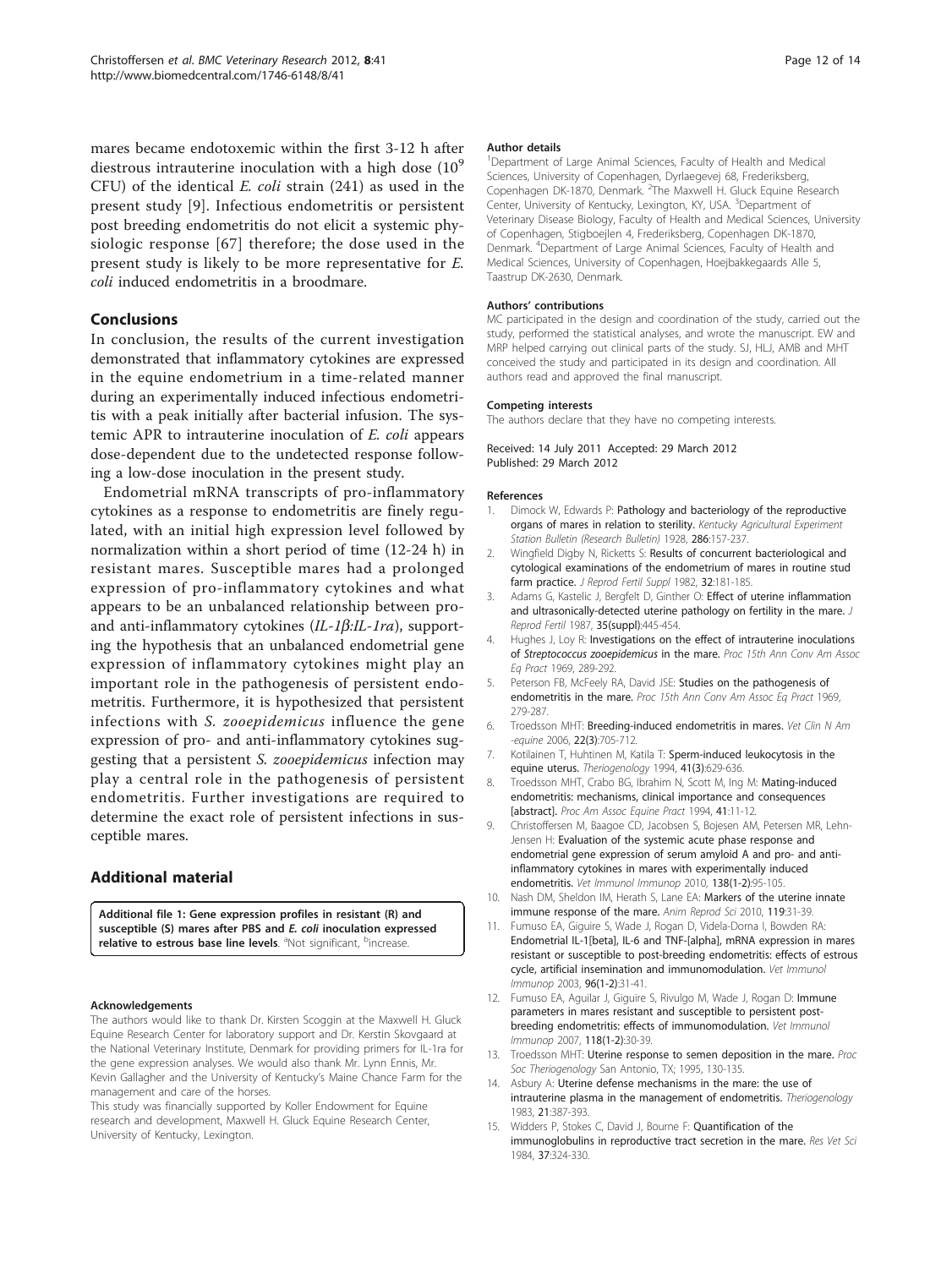- <span id="page-12-0"></span>16. Evans MJ, Hamer JM, Gason LM, Graham CS, Asbury AC, Irvine CHG: [Clearance of bacteria and non-antigenic markers following intra-uterine](http://www.ncbi.nlm.nih.gov/pubmed/16726168?dopt=Abstract) [inoculation into maiden mares: effect of steroid hormone environment.](http://www.ncbi.nlm.nih.gov/pubmed/16726168?dopt=Abstract) Theriogenology 1986, 26(1):37-50.
- 17. Troedsson MHT, Liu IKM: Uterine clearance of non-antigenic markers  $(Cr^{51})$  in response to a bacterial challenge in mares potentially susceptible and resistant to chronic uterine infection. J Reprod Fertil 1991, 44:283-288.
- 18. Troedsson MHT, Liu IKM: [Multiple site electromyography recordings of](http://www.ncbi.nlm.nih.gov/pubmed/8107011?dopt=Abstract) [uterine activity following an intrauterine bacterial challenge in mares](http://www.ncbi.nlm.nih.gov/pubmed/8107011?dopt=Abstract) [susceptible and resistant to chronic uterine infection.](http://www.ncbi.nlm.nih.gov/pubmed/8107011?dopt=Abstract) J Reprod Fertil 1993, 99:307-313.
- 19. Battut I, Colchen S, Fieni F, Tainturier D, Bruyas JF: Succes rates when attempting to nonsurgically collect equine embryos at 144, 156 or 168 hours after ovulation. Equine Vet J 1997, 25(Suppl):60-62
- 20. Orsi N, Tribe R: [Cytokine networks and the regulation of uterine function](http://www.ncbi.nlm.nih.gov/pubmed/18266939?dopt=Abstract) [in pregnancy and parturition.](http://www.ncbi.nlm.nih.gov/pubmed/18266939?dopt=Abstract) J Neuroendocrinol 2008, 20:462-469.
- 21. Kenney RM, Doig PA: Equine Endometrial Biopsy. In Current therapy in Theriogenology: Diagnosis, Treatment, and Prevention of Reproductive Diseases in Small and Large Animals. Volume 2. Edited by: Marrow D, Marrow D. Philadelphia: W.B. Saunders; 1986:723-729.
- 22. Troedsson MHT, Alghamdi AM, Matissen J: Equine seminal plasma protects the fertility of spermatozoa in an inflamed uterine environment. Theriogenology 2002, 58(2-4):453-456.
- 23. Nielsen J: [Endometritis in the mare: a diagnostic study comparing](http://www.ncbi.nlm.nih.gov/pubmed/15978661?dopt=Abstract) [cultures from swab and biopsy.](http://www.ncbi.nlm.nih.gov/pubmed/15978661?dopt=Abstract) Theriogenology 2005, 64(3):510-518.
- 24. Jacobsen S, Kjelgaard-Hansen M, Hagbard Petersen H, Jensen AL: [Evaluation of a commercially available human serum amyloid A \(SAA\)](http://www.ncbi.nlm.nih.gov/pubmed/15950503?dopt=Abstract) [turbidometric immunoassay for determination of equine SAA](http://www.ncbi.nlm.nih.gov/pubmed/15950503?dopt=Abstract) [concentrations.](http://www.ncbi.nlm.nih.gov/pubmed/15950503?dopt=Abstract) Vet J 2006, 172(2):315-319.
- 25. Berg LC, Jacobsen S, Dybdahl-Thomsen P: Local production of serum amyloid A in equine articular cartilage and cultured chondrocytes. In Proceedings of the 6th European Colloquium on Acute Phase Proterins. Edited by: Jacobsen S, Kjelgaard-Hansen M. Copenhagen, Denmark: Samfundslitteratur; 2006:.
- 26. Iqbal J, Bird JL, Hollander AP, Bayliss MT: [Effect of matrix depleting agents](http://www.ncbi.nlm.nih.gov/pubmed/15276777?dopt=Abstract) [on the expression of chondrocyte metabolism by equine chondrocytes.](http://www.ncbi.nlm.nih.gov/pubmed/15276777?dopt=Abstract) Res Vet Sci 2004, 77(3):249-256.
- 27. Quinlivan M, Nelly M, Prendergast M, Breathnach C, Horohov D, Arkins S, Chiang YW, Chu HJ, Ng T, Cullinane A: [Pro-inflammatory and antiviral](http://www.ncbi.nlm.nih.gov/pubmed/17825959?dopt=Abstract) [cytokine expression in vaccinated and unvaccinated horses exposed to](http://www.ncbi.nlm.nih.gov/pubmed/17825959?dopt=Abstract) [equine influenza virus.](http://www.ncbi.nlm.nih.gov/pubmed/17825959?dopt=Abstract) Vaccine 2007, 25(41):7056-7064.
- 28. Vandesompele J, De Preter K, Pattyn F, Poppe B, Van Roy N, De Paepe A, Speleman F: Accurate normalization of real-time quantitative RT-PCR data by geometric averaging of multiple internal control genes. Genome Biol 2002, 3(7):1-12.
- 29. Robinson TL, Sutherland IA, Sutherland J: [Validation of candidate bovine](http://www.ncbi.nlm.nih.gov/pubmed/17074403?dopt=Abstract) [reference genes for use with real-time PCR.](http://www.ncbi.nlm.nih.gov/pubmed/17074403?dopt=Abstract) Vet Immunol Immunopathol 2007, 115(1-2):160-165.
- 30. Livak KJ, Schmittgen TD: [Analysis of relative gene expression data using](http://www.ncbi.nlm.nih.gov/pubmed/11846609?dopt=Abstract) [real-time quantitative PCR and the 2-\[Delta\]\[Delta\]CT method.](http://www.ncbi.nlm.nih.gov/pubmed/11846609?dopt=Abstract) Methods 2001, 25(4):402-408.
- 31. Palm F, Walter I, Budik S, Kolodziejek J, Nowotny N, Aurich C: [Influence of](http://www.ncbi.nlm.nih.gov/pubmed/18584861?dopt=Abstract) [different semen extenders and seminal plasma on PMN migration and](http://www.ncbi.nlm.nih.gov/pubmed/18584861?dopt=Abstract) on [expression of IL-1\[beta\], IL-6, TNF-\[alpha\] and COX-2 mRNA in the](http://www.ncbi.nlm.nih.gov/pubmed/18584861?dopt=Abstract) [equine endometrium.](http://www.ncbi.nlm.nih.gov/pubmed/18584861?dopt=Abstract) Theriogenology 2008, 70(5):843-851.
- 32. Dinarello CA: [Interleukin-1 and interleukin-1 antagonism.](http://www.ncbi.nlm.nih.gov/pubmed/1826616?dopt=Abstract) Blood 1991, 77(8):1627-1652.
- 33. Couper KN, Blount DG, Riley EM: [IL-10: the master regulator of immunity](http://www.ncbi.nlm.nih.gov/pubmed/18424693?dopt=Abstract) [to infection.](http://www.ncbi.nlm.nih.gov/pubmed/18424693?dopt=Abstract) J Immunol 2008, 180(9):5771-5777.
- 34. Arend WP, Guthridge CJ: Biological role of interleukin 1 receptor antagonist isoforms. Ann Rheum Dis 2000, 59:60-64.
- 35. Couper KN, Blount DG, Riley EM: [IL-10: the master regulator of immunity](http://www.ncbi.nlm.nih.gov/pubmed/18424693?dopt=Abstract) [to infection.](http://www.ncbi.nlm.nih.gov/pubmed/18424693?dopt=Abstract) J Immunol 2008, 180(9):5771-5777.
- 36. Steel DM, Whitehead AS: [The major acute phase reactants: C-reactive](http://www.ncbi.nlm.nih.gov/pubmed/8155266?dopt=Abstract) [protein, serum amyloid P component and serum amyloid A protein.](http://www.ncbi.nlm.nih.gov/pubmed/8155266?dopt=Abstract) Immunol Today 1994, 15(2):81-88.
- 37. Raynes JG, Eagling S, McAdam PWJ: [Acute-phase protein synthesis in](http://www.ncbi.nlm.nih.gov/pubmed/1706240?dopt=Abstract) [human hepatoma cells: differential regulation of serum amyloid A \(SAA\)](http://www.ncbi.nlm.nih.gov/pubmed/1706240?dopt=Abstract) [and haptoglobin by interleukin-1 and interleukin-6.](http://www.ncbi.nlm.nih.gov/pubmed/1706240?dopt=Abstract) Clin Exp Immunol 1991, 83:488-491.
- 38. Herath S, Fischer DP, Werling D, Williams EJ, Lilly ST, Dobson H, Bryant CE, Sheldon IM: [Expression and function of toll-like receptor 4 in the](http://www.ncbi.nlm.nih.gov/pubmed/16223858?dopt=Abstract) [endometrial cells of the uterus.](http://www.ncbi.nlm.nih.gov/pubmed/16223858?dopt=Abstract) Endocrinology 2006, 147(1):562-570.
- 39. Herath S, Lilly ST, Santos NR, Gilbert RO, Goetze L, Bryant CE, White JO, Cronin J, Sheldon IM: [Expression of genes associated with immunity in](http://www.ncbi.nlm.nih.gov/pubmed/19133142?dopt=Abstract) [the endometrium of cattle with disparte postpartum uterine disease](http://www.ncbi.nlm.nih.gov/pubmed/19133142?dopt=Abstract) [and fertility.](http://www.ncbi.nlm.nih.gov/pubmed/19133142?dopt=Abstract) Reprod Biol Endocrinol 2009, 7:1-13.
- 40. Gabler C, Drillich M, Fischer C, Holder C, Heuwieser W, Einspanier R: [Endometrial expression of selected transcripts involved in prostaglandin](http://www.ncbi.nlm.nih.gov/pubmed/19162311?dopt=Abstract) [synthesis in cows with endometritis.](http://www.ncbi.nlm.nih.gov/pubmed/19162311?dopt=Abstract) Theriogenology 2009, 71(6):993-1004.
- 41. LeBlanc MM, Neuwirth L, Asbury AC: [Scintigraphic measurement of](http://www.ncbi.nlm.nih.gov/pubmed/8575370?dopt=Abstract) [uterine clearance in normal mares and mares with recurrent](http://www.ncbi.nlm.nih.gov/pubmed/8575370?dopt=Abstract) [endometritis.](http://www.ncbi.nlm.nih.gov/pubmed/8575370?dopt=Abstract) Fauine Vet 1 1994, 26:109-113.
- 42. Troedsson MHT: [Uterine clearance and resistance to persistent](http://www.ncbi.nlm.nih.gov/pubmed/10734380?dopt=Abstract) [endometritis in the mare.](http://www.ncbi.nlm.nih.gov/pubmed/10734380?dopt=Abstract) Theriogenology 1999, 52(3):461-471.
- 43. Baggiolini M, Walz A, Kunkel SL: [Neutrophil-activating peptide-1/](http://www.ncbi.nlm.nih.gov/pubmed/2677047?dopt=Abstract) [Interleukin 8, a novel cytokine that activates neutrophils.](http://www.ncbi.nlm.nih.gov/pubmed/2677047?dopt=Abstract) J Clin Invest 1989, 84:1045-1049.
- Troedsson MHT, Liu IKM, Ing M, Pascoe J: Smooth muscle electrical activity in the oviduct and the effect of oxytocin, PGF2α and PGE2 on the myometrium and the oviduct of the cycling mare. Biol Reprod Mono 1995, 1:439-452.
- 45. Tizard I: Neutrophils and their products. In Veterinary Immunology -An introduction. Volume 8. Edited by: Tizard I. St. Louis: Saunders Elsevier; 2009:28-40.
- 46. Troedsson MH, Liu IK, Thurmond M: [Function of uterine and blood](http://www.ncbi.nlm.nih.gov/pubmed/8399843?dopt=Abstract)[derived polymorphonuclear neutrophils in mares susceptible and](http://www.ncbi.nlm.nih.gov/pubmed/8399843?dopt=Abstract) [resistant to chronic uterine infection: phagocytosis and chemotaxis.](http://www.ncbi.nlm.nih.gov/pubmed/8399843?dopt=Abstract) Biol Reprod 1993, 49(3):507-514.
- 47. Casini-Raggi V, Kam L, Chong YJ, Fiocchi C, Pizarro TT, Cominelli F: [Mucosal](http://www.ncbi.nlm.nih.gov/pubmed/7868909?dopt=Abstract) [imbalance of IL-1 and IL-1 receptor antagonist in inflammatory bowel](http://www.ncbi.nlm.nih.gov/pubmed/7868909?dopt=Abstract) [disease. A novel mechanism of chronic intestinal inflammation.](http://www.ncbi.nlm.nih.gov/pubmed/7868909?dopt=Abstract) J Immunol 1995, 154(5):2434-2440.
- 48. Hinrichs K, Cummings M, Sertich P, Kenney R: Clinical significance of aerobic bacterial flora of the uterus, vagina, vestibule and clitoral fossa of clinically normal mares. J Med Vet Med Assoc 1988, 193:72-75.
- 49. Nikolakopoulos E, Watson ED: [Uterine contractility is necessary for the](http://www.ncbi.nlm.nih.gov/pubmed/10734376?dopt=Abstract) [clearance of intrauterine fluid but not bacteria after bacterial infusion in](http://www.ncbi.nlm.nih.gov/pubmed/10734376?dopt=Abstract) [the mare.](http://www.ncbi.nlm.nih.gov/pubmed/10734376?dopt=Abstract) Theriogenology 1999, 52(3):413-423.
- 50. Broome AW, Winter AJ, McNutt SH, Casida LE: [Variations in uterine](http://www.ncbi.nlm.nih.gov/pubmed/13804803?dopt=Abstract) [response to experimental infection due to hormonal state of the](http://www.ncbi.nlm.nih.gov/pubmed/13804803?dopt=Abstract) [ovaries. II. The mobilization of leukocytes and their importance in](http://www.ncbi.nlm.nih.gov/pubmed/13804803?dopt=Abstract) [uterine bactericidal activity.](http://www.ncbi.nlm.nih.gov/pubmed/13804803?dopt=Abstract) Am J Vet Res 1960, 21:675.
- 51. Petersen MR, Nielsen JM, Lehm-Jensen H, Bojesen AM: Streptococcus equi subspecies zooepidemicus resides deep in the chronically infected endometrium of mares. Clin Theriogenology 2009, 1:393-409.
- 52. Güvenc K, Reilas T, Katila T: [Effect of insemination dose and site on](http://www.ncbi.nlm.nih.gov/pubmed/15910930?dopt=Abstract) [uterine inflammatory response of mares.](http://www.ncbi.nlm.nih.gov/pubmed/15910930?dopt=Abstract) Theriogenology 2005, 63(9):2504-2512.
- 53. Watson ED, Stokes CR, Bourne FJ: [Effect of exogenous ovarian steroids on](http://www.ncbi.nlm.nih.gov/pubmed/3165540?dopt=Abstract) [the uterine luminal prostaglandins in ovarectomised mares with](http://www.ncbi.nlm.nih.gov/pubmed/3165540?dopt=Abstract) [experimental endometritis.](http://www.ncbi.nlm.nih.gov/pubmed/3165540?dopt=Abstract) Res Vet Sci 1988, 44(3):361-365.
- Cadario ME, Thatcher MJ, LeBlanc MM: Relationship between prostaglandin and uterine clearance of radiocolloid in the mare. Biol Reprod Mono 1995, 1:495-500.
- 55. Alghamdi AS, Foster DN, Carlson CS, Troedsson MHT: [Nitric oxide levels](http://www.ncbi.nlm.nih.gov/pubmed/15833101?dopt=Abstract) [and nitric oxide synthase expression in uterine samples from mares](http://www.ncbi.nlm.nih.gov/pubmed/15833101?dopt=Abstract) [susceptible and resistant to persistent breeding-induced endometritis.](http://www.ncbi.nlm.nih.gov/pubmed/15833101?dopt=Abstract) Am J Reprod Immunol 2005, 53:230-237.
- 56. Li DJ, Liu YF, Li Y, Lv Y, Pei XY, Guo DZ: [Significance of nitric oxide](http://www.ncbi.nlm.nih.gov/pubmed/20414720?dopt=Abstract) [concentration in plasma and uterine secretes with puerperal](http://www.ncbi.nlm.nih.gov/pubmed/20414720?dopt=Abstract) [endometritis in dairy cows.](http://www.ncbi.nlm.nih.gov/pubmed/20414720?dopt=Abstract) Vet Res Commun 2010, 34(4):315-321.
- 57. Yallampalli C, Garfield RE, Byam-Smith M: [Nitric oxide inhibits uterine](http://www.ncbi.nlm.nih.gov/pubmed/8404632?dopt=Abstract) [contractility during pregnancy but not during delivery.](http://www.ncbi.nlm.nih.gov/pubmed/8404632?dopt=Abstract) Endocrinology 1993, 133(4):1899-1902.
- 58. Troedsson MHT, DeMoraes MJ, Liu IKM: Correlations [between histologic](http://www.ncbi.nlm.nih.gov/pubmed/8484576?dopt=Abstract) [endometrial lesions in mares and clinical response to intrauterine](http://www.ncbi.nlm.nih.gov/pubmed/8484576?dopt=Abstract) exposure with [Streptococcus zooepidemicus](http://www.ncbi.nlm.nih.gov/pubmed/8484576?dopt=Abstract). Am J Vet Res 1993, 54(4):570-572.